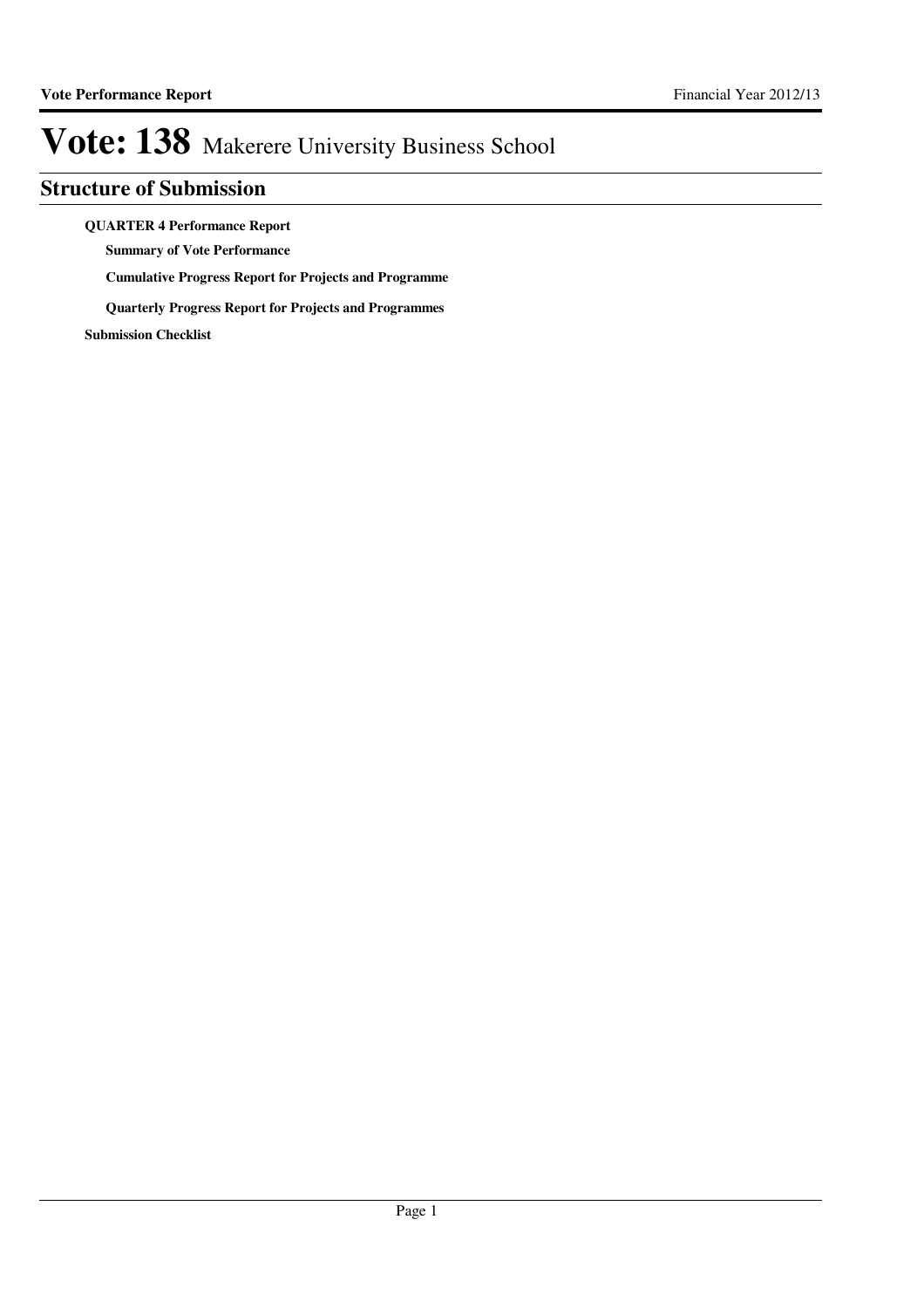### **QUARTER 4: Highlights of Vote Performance**

### *V1: Summary of Issues in Budget Execution*

*This section provides an overview of Vote expenditure* 

**(i) Snapshot of Vote Releases and Expenditures**

Table V1.1 below summarises cumulative releases and expenditures by the end of the quarter:

#### **Table V1.1: Overview of Vote Expenditures (UShs Billion)**

| (i)                           | <b>Excluding Arrears, Taxes</b> | Approved<br><b>Budget</b> | <b>Cashlimits</b><br>by End | <b>Released</b><br>by End | <b>Spent by</b><br><b>End Jun</b> | % Budget<br><b>Released</b> | <b>Spent</b> | % Budget % Releases<br><b>Spent</b> |
|-------------------------------|---------------------------------|---------------------------|-----------------------------|---------------------------|-----------------------------------|-----------------------------|--------------|-------------------------------------|
|                               | Wage                            | 3.288                     | N/A                         | 3.288                     | 3.288                             | 100.0%                      | 100.0%       | 100.0%                              |
| Recurrent                     | Non Wage                        | 2.357                     | 2.357                       | 2.357                     | 2.357                             | 100.0%                      | 100.0%       | 100.0%                              |
|                               | GoU                             | 2.800                     | 2.800                       | 2.800                     | 2.800                             | 100.0%                      | 100.0%       | 100.0%                              |
| Development                   | Donor $*$                       | 0.000                     | N/A                         | 0.000                     | 0.000                             | N/A                         | N/A          | N/A                                 |
|                               | <b>GoU</b> Total                | 8.445                     | 5.157                       | 8.445                     | 8.445                             | 100.0%                      | $100.0\%$    | $100.0\%$                           |
| <b>Total GoU+Donor (MTEF)</b> |                                 | 8.445                     | N/A                         | 8.445                     | 8.445                             | 100.0%                      | 100.0%       | $100.0\%$                           |
| ( <i>ii</i> ) Arrears         | Arrears                         | 0.000                     | N/A                         | 0.000                     | 0.000                             | N/A                         | N/A          | N/A                                 |
| and Taxes                     | $Taxes**$                       | 0.000                     | N/A                         | 0.000                     | 0.000                             | N/A                         | N/A          | N/A                                 |
|                               | <b>Total Budget</b>             | 8.445                     | 5.1572532                   | 8.445                     | 8.445                             | 100.0%                      | 100.0%       | $100.0\%$                           |
| <i>(iii)</i> Non Tax Revenue  |                                 | 35.096                    | N/A                         | 35.785                    | 33.898                            | 102.0%                      | 96.6%        | 94.7%                               |
|                               | <b>Grand Total</b>              | 43.541                    | 5.1572532                   | 44.230                    | 42.343                            | 101.6%                      | $97.2\%$     | $95.7\%$                            |
|                               | <b>Excluding Taxes, Arrears</b> | 43.541                    | 5.1572532                   | 44.230                    | 42.343                            | 101.6%                      | 97.2%        | 95.7%                               |

*\* Donor expenditure information available*

*\*\* Non VAT taxes on capital expenditure*

The table below shows cumulative releases and expenditures to the Vote by Vote Function :

#### **Table V1.2: Releases and Expenditure by Vote Function\***

| <b>Billion Uganda Shillings</b>        | <b>Approved Released</b><br><b>Budget</b> |       | <b>Spent</b> | Released  | % Budget % Budget<br>Spent | $\%$<br>Releases<br>Spent |
|----------------------------------------|-------------------------------------------|-------|--------------|-----------|----------------------------|---------------------------|
| VF:0751 Delivery of Tertiary Education | 43.54                                     | 44.23 | 42.34        | $101.6\%$ | $97.2\%$                   | $9.5.7\%$                 |
| <b>Total For Vote</b>                  | 43.54                                     | 44.23 | 42.34        | 101.6%    | $97.2\%$                   | $95.7\%$                  |

*\* Excluding Taxes and Arrears*

#### **(ii) Matters to note in budget execution**

1. The New Library Complex is yet to be fully furnished with furniture and ICT equipment, so far only phase one has been done. 2.Staff ceiling request to reach 50% was submitted to MoES. 3. Non wage has remained constant for many years, Government should give a provision for increment to cater for inflation and growth of the School. 4. Support for Internship to Government sponsored students is only contributory from privately sponsored students, Government contribution is still at zero level. 5.Supervision constraints on internship due to limited resources (scattered areas of attachement, fatigue from the few areas of attachment). Need for a Private Public Government Partnership for students internship. 6. Support to the infrastructure: ICT and expansion of Lecture Halls (Faculty of Commerce, Faculty of Management and Graduate Reseach Centre-GRC)

### **Table V1.3: High Unspent Balances and Over-Expenditure in the Domestic Budget (Ushs Bn)**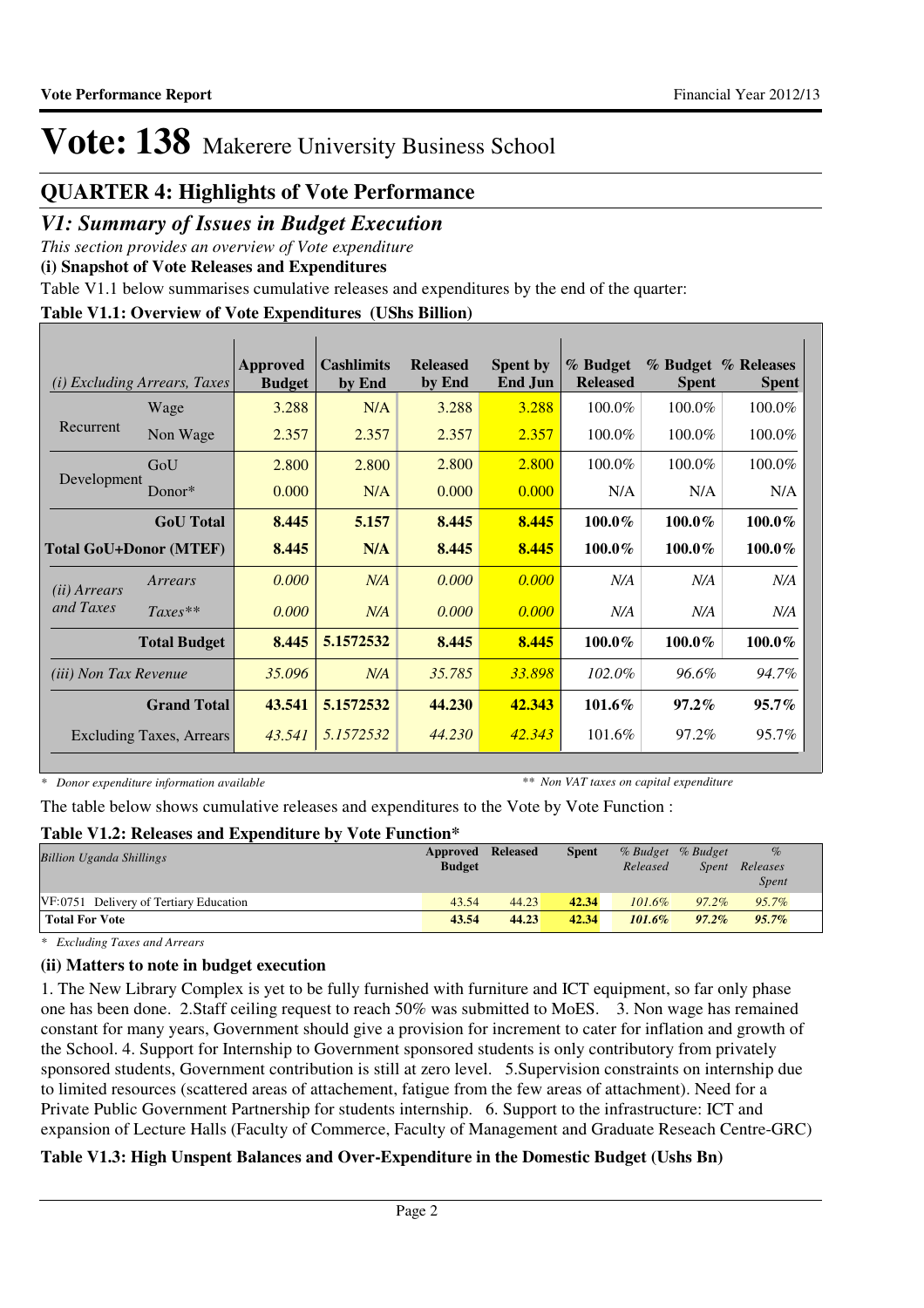### **QUARTER 4: Highlights of Vote Performance**

*(i) Major unpsent balances*

*(ii) Expenditures in excess of the original approved budget*

*\* Excluding Taxes and Arrears*

### *V2: Performance Highlights*

*This section provides highlights of output performance, focusing on key outputs and actions impelemented to improve section performance.*

#### **Table V2.1: Key Vote Output Indicators and Expenditures\***

| Vote, Vote Function<br><b>Key Output</b>                  | <b>Approved Budget and</b><br><b>Planned outputs</b>                                                                                                                                                                                                                                                                 | <b>Cumulative Expenditure</b><br>and Performance                                                                                                                                                                                                                                                                                                                                                                                                                                                                                                                                                                                                                                                                                                                                                                                                                                                                                                                                                                                                                                                                                                                                                                                                               | <b>Status and Reasons for</b><br>any Variation from Plans           |
|-----------------------------------------------------------|----------------------------------------------------------------------------------------------------------------------------------------------------------------------------------------------------------------------------------------------------------------------------------------------------------------------|----------------------------------------------------------------------------------------------------------------------------------------------------------------------------------------------------------------------------------------------------------------------------------------------------------------------------------------------------------------------------------------------------------------------------------------------------------------------------------------------------------------------------------------------------------------------------------------------------------------------------------------------------------------------------------------------------------------------------------------------------------------------------------------------------------------------------------------------------------------------------------------------------------------------------------------------------------------------------------------------------------------------------------------------------------------------------------------------------------------------------------------------------------------------------------------------------------------------------------------------------------------|---------------------------------------------------------------------|
| <b>Vote Function: 0751 Delivery of Tertiary Education</b> |                                                                                                                                                                                                                                                                                                                      |                                                                                                                                                                                                                                                                                                                                                                                                                                                                                                                                                                                                                                                                                                                                                                                                                                                                                                                                                                                                                                                                                                                                                                                                                                                                |                                                                     |
| Output: 075101                                            | <b>Teaching and Training</b>                                                                                                                                                                                                                                                                                         |                                                                                                                                                                                                                                                                                                                                                                                                                                                                                                                                                                                                                                                                                                                                                                                                                                                                                                                                                                                                                                                                                                                                                                                                                                                                |                                                                     |
| Description of Performance:                               | To admit,<br>register, teach, examine studs:<br>Govt 1300, Private 15062; Total two AY 2012/13 of which<br>16362. Graduate masters 300,<br>bach. 3,300, Dips 2000, Total<br>5600. Purchase 5000 textbooks.<br>Provide for staff developt<br>programs: Phd 45, masters 80,<br>Bachelors 20, Diplomas 10.<br>Wkshps 16 | A total of 14,915 students were<br>registered as at end of semester<br>Government sponsored students<br>were 1,150 with 690 females<br>comprising of $60\%$ and $460$<br>were males constituting 40%.<br>International students total to<br>255 representing 2\%. A total<br>of 2,649 students graduated<br>under Makerere Programs of<br>which 448 were graduate<br>students; 56% were females and<br>44\% males. A total of 140 staff<br>are enrolled on the staff<br>development program as<br>detailed below; 35 Phd, 60<br>Masters, 4 Professional, 21<br>Degree, 18 Diploma, 2<br>Certificate. The 4th Annual<br>International Leadership<br>Conference was held with the<br>Theme "Empowering the Youth<br>to lead the Future. MUBS has<br>partnered with Quest Energy to<br>run a 6 week program on Oil<br>and Gas Mgt, regularly. So far<br>two cohorts of 60 trainers have<br>been held including<br>professionals like lawyers,<br>bankers, economists, petro<br>companies, etc. The School is in<br>Collaboration talks with<br>Coventry University in U.K. to<br>introduce Oil, Gas and Energy<br>Management Course. MUBS<br>successfully hosted the National<br>Social Business Conference<br>funded by the Africa<br>Development Bank, aimed at | Activities performed in<br>accordance with the<br>Procurement Plan. |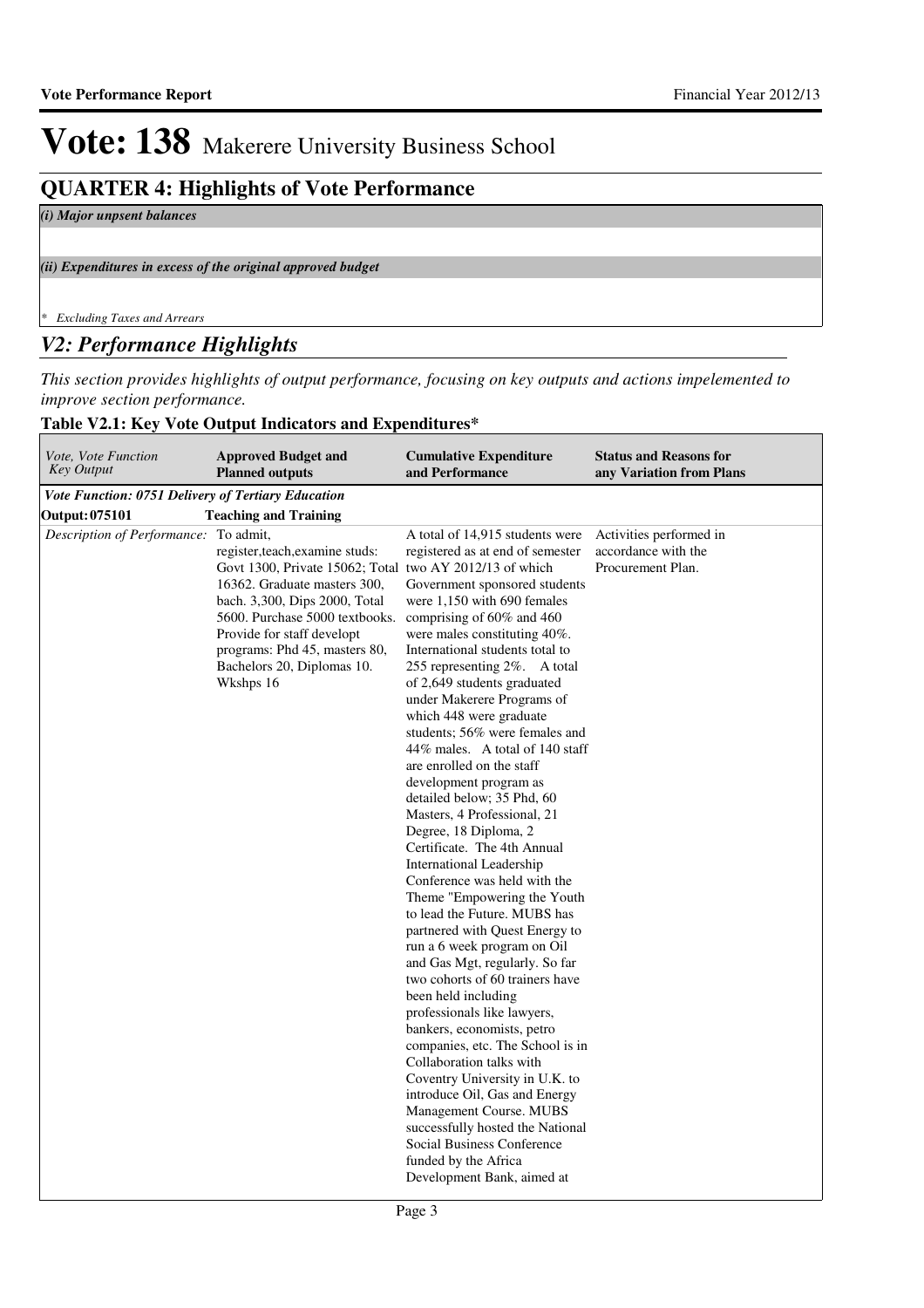### **QUARTER 4: Highlights of Vote Performance**

| <i>Vote, Vote Function</i><br>Key Output                          | <b>Approved Budget and</b><br><b>Planned outputs</b>                                  |       | <b>Cumulative Expenditure</b><br>and Performance                                                                                                            |       | <b>Status and Reasons for</b><br>any Variation from Plans             |           |
|-------------------------------------------------------------------|---------------------------------------------------------------------------------------|-------|-------------------------------------------------------------------------------------------------------------------------------------------------------------|-------|-----------------------------------------------------------------------|-----------|
|                                                                   |                                                                                       |       | creating awareness and<br>sensitizing various stakeholders<br>in Africa on social business.                                                                 |       |                                                                       |           |
| Output Cost:                                                      | UShs Bn:                                                                              | 3.990 | UShs Bn:                                                                                                                                                    | 2.564 | % Budget Spent:                                                       | 64.3%     |
| Output: 075104                                                    | <b>Students' Welfare</b>                                                              |       |                                                                                                                                                             |       |                                                                       |           |
| <i>Description of Performance:</i> Provide for studs welfare that | includes LOAs, feeding and<br>accommodation. Propose to pay<br>LOA to 1,240 students. |       | A total of 947 students were<br>paid LoA for semester two AY<br>2012/13. Feeding and<br>accommodation in Berlin<br>Hostels was provided to 264<br>students. |       | Activities performance in<br>accordance with the<br>Procurement Plan. |           |
| Output Cost:                                                      | UShs Bn:                                                                              | 1.749 | UShs Bn:                                                                                                                                                    | 1.778 | % Budget Spent:                                                       | $101.6\%$ |
| <b>Vote Function Cost</b>                                         | <b>UShs Bn:</b>                                                                       |       | 43.541 UShs Bn:                                                                                                                                             |       | 42.343 % Budget Spent:                                                | 97.2%     |
| <b>Cost of Vote Services:</b>                                     | UShs Bn:                                                                              |       | 43.541 <i>UShs Bn:</i>                                                                                                                                      |       | 42.343 % Budget Spent:                                                | $97.2\%$  |

*\* Excluding Taxes and Arrears*

1. The New Library Complex has been furnished in a phased manner (phase one completed). 2. The architectural designs for Faculty of Computing and Management Science (ADB V - HEST Project) have been procured and expected to be complete by end of Q1 FY 2013/14. 3. The total wage bill is 9.275bn of which Government contribution is 3.419bn for FY 2013/14. This is to request Government to top up the wage additional requirement of 5.856bn.

#### **Table V2.2: Implementing Actions to Improve Vote Performance**

### *V3: Details of Releases and Expenditure*

*This section provides a comprehensive summary of the outputs delivered by the Vote and further details of Vote expenditures by Vote Function and Expenditure Item.*

#### **Table V3.1: GoU Releases and Expenditure by Output\***

| <b>Billion Uganda Shillings</b>                               | Approved      | <b>Released</b> | <b>Spent</b> | $%$ GoU       | $%$ GoU       | $%$ GoU      |
|---------------------------------------------------------------|---------------|-----------------|--------------|---------------|---------------|--------------|
|                                                               | <b>Budget</b> |                 |              | <b>Budget</b> | <b>Budget</b> | Releases     |
|                                                               |               |                 |              | Released      | <i>Spent</i>  | <i>Spent</i> |
| VF:0751 Delivery of Tertiary Education                        | 8.44          | 8.44            | 8.44         | $100.0\%$     | $100.0\%$     | $100.0\%$    |
| Class: Outputs Provided                                       | 5.64          | 5.64            | 5.64         | $100.0\%$     | $100.0\%$     | $100.0\%$    |
| 075101 Teaching and Training                                  | 0.01          | 0.01            | 0.01         | $100.0\%$     | $100.0\%$     | $100.0\%$    |
| 075104 Students' Welfare                                      | 1.62          | 1.62            | 1.62         | $100.0\%$     | $100.0\%$     | $100.0\%$    |
| 075105 Administration and Support Services                    | 4.02          | 4.02            | 4.02         | $100.0\%$     | $100.0\%$     | $100.0\%$    |
| Class: Capital Purchases                                      | 2.80          | 2.80            | 2.80         | $100.0\%$     | $100.0\%$     | $100.0\%$    |
| 075172 Government Buildings and Administrative Infrastructure | 2.80          | 2.80            | 2.80         | $100.0\%$     | $100.0\%$     | $100.0\%$    |
| <b>Total For Vote</b>                                         | 8.44          | 8.44            | 8.44         | $100.0\%$     | $100.0\%$     | $100.0\%$    |

*\* Excluding Taxes and Arrears*

#### **Table V3.2: 2012/13 GoU Expenditure by Item**

| <b>Billion Uganda Shillings</b>             | Approved<br><b>Budget</b> | <b>Releases</b> | <b>Expend-</b><br>iture | % Budged<br><b>Released</b> | % Budget<br><b>Spent</b> | %Releases<br><b>Spent</b> |
|---------------------------------------------|---------------------------|-----------------|-------------------------|-----------------------------|--------------------------|---------------------------|
| <b>Output Class: Outputs Provided</b>       | 5.64                      | 5.64            | 5.64                    | $100.0\%$                   | $100.0\%$                | $100.0\%$                 |
| 211101 General Staff Salaries               | 3.29                      | 3.29            | 3.29                    | 100.0%                      | $100.0\%$                | 100.0%                    |
| 212101 Social Security Contributions (NSSF) | 0.33                      | 0.33            | 0.33                    | 100.0%                      | 100.0%                   | 100.0%                    |
| 221003 Staff Training                       | 0.01                      | 0.01            | 0.01                    | 100.0%                      | 100.0%                   | $100.0\%$                 |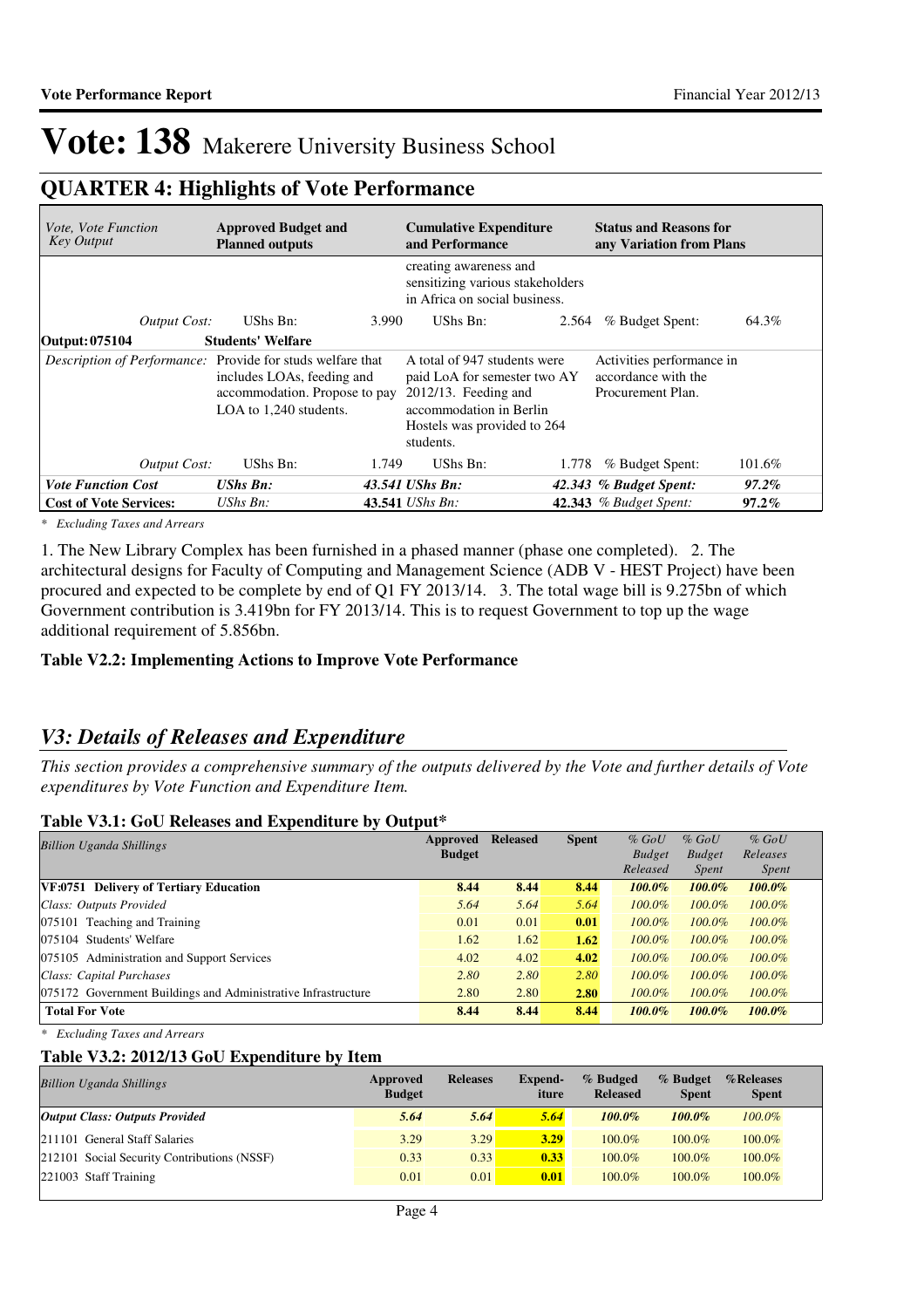### **QUARTER 4: Highlights of Vote Performance**

| <b>Billion Uganda Shillings</b>                  | Approved<br><b>Budget</b> | <b>Releases</b> | <b>Expend-</b><br>iture | % Budged<br><b>Released</b> | % Budget<br><b>Spent</b> | %Releases<br><b>Spent</b> |
|--------------------------------------------------|---------------------------|-----------------|-------------------------|-----------------------------|--------------------------|---------------------------|
| 221007 Books, Periodicals and Newspapers         | 0.00                      | 0.00            | 0.00                    | 100.0%                      | 100.0%                   | 100.0%                    |
| 221010 Special Meals and Drinks                  | 0.69                      | 0.69            | 0.69                    | 100.0%                      | 100.0%                   | 100.0%                    |
| 221014 Bank Charges and other Bank related costs | 0.01                      | 0.01            | 0.01                    | 100.0%                      | 100.0%                   | 100.0%                    |
| 222001 Telecommunications                        | 0.01                      | 0.01            | 0.01                    | 100.0%                      | 100.0%                   | 100.0%                    |
| 223002 Rates                                     | 0.02                      | 0.02            | 0.02                    | 100.0%                      | 100.0%                   | 100.0%                    |
| 223005 Electricity                               | 0.18                      | 0.18            | 0.18                    | 100.0%                      | 100.0%                   | 100.0%                    |
| 223006 Water                                     | 0.18                      | 0.18            | 0.18                    | 100.0%                      | 100.0%                   | 100.0%                    |
| 282103 Scholarships and related costs            | 0.93                      | 0.93            | 0.93                    | 100.0%                      | 100.0%                   | 100.0%                    |
| <b>Output Class: Capital Purchases</b>           | 2.80                      | 2.80            | 2.80                    | $100.0\%$                   | $100.0\%$                | $100.0\%$                 |
| 231001 Non-Residential Buildings                 | 2.80                      | 2.80            | 2.80                    | 100.0%                      | 100.0%                   | 100.0%                    |
| <b>Grand Total:</b>                              | 8.44                      | 8.44            | 8.44                    | $100.0\%$                   | $100.0\%$                | $100.0\%$                 |
| <b>Total Excluding Taxes and Arrears:</b>        | 8.44                      | 8.44            | 8.44                    | $100.0\%$                   | $100.0\%$                | $100.0\%$                 |

#### **Table V3.3: GoU Releases and Expenditure by Project and Programme\***

| <b>Billion Uganda Shillings</b>               | Approved<br><b>Budget</b> | <b>Released</b> | <b>Spent</b> | $%$ GoU<br><b>Budget</b> | $%$ GoU<br><b>Budget</b> | $%$ GoU<br>Releases |
|-----------------------------------------------|---------------------------|-----------------|--------------|--------------------------|--------------------------|---------------------|
|                                               |                           |                 |              | Released                 | <i>Spent</i>             | <i>Spent</i>        |
| <b>VF:0751 Delivery of Tertiary Education</b> | 8.44                      | 8.44            | 8.44         | $100.0\%$                | $100.0\%$                | $100.0\%$           |
| <b>Recurrent Programmes</b>                   |                           |                 |              |                          |                          |                     |
| Administration<br>01                          | 5.64                      | 5.64            | 5.64         | $100.0\%$                | $100.0\%$                | $100.0\%$           |
| Development Projects                          |                           |                 |              |                          |                          |                     |
| 0896<br>Support to MUBS Infrastructural Dev't | 2.80                      | 2.80            | 2.80         | $100.0\%$                | $100.0\%$                | $100.0\%$           |
| <b>Total For Vote</b>                         | 8.44                      | 8.44            | 8.44         | $100.0\%$                | $100.0\%$                | $100.0\%$           |

*\* Excluding Taxes and Arrears*

#### **Table V3.4: Donor Releases and Expenditure by Project and Programme\***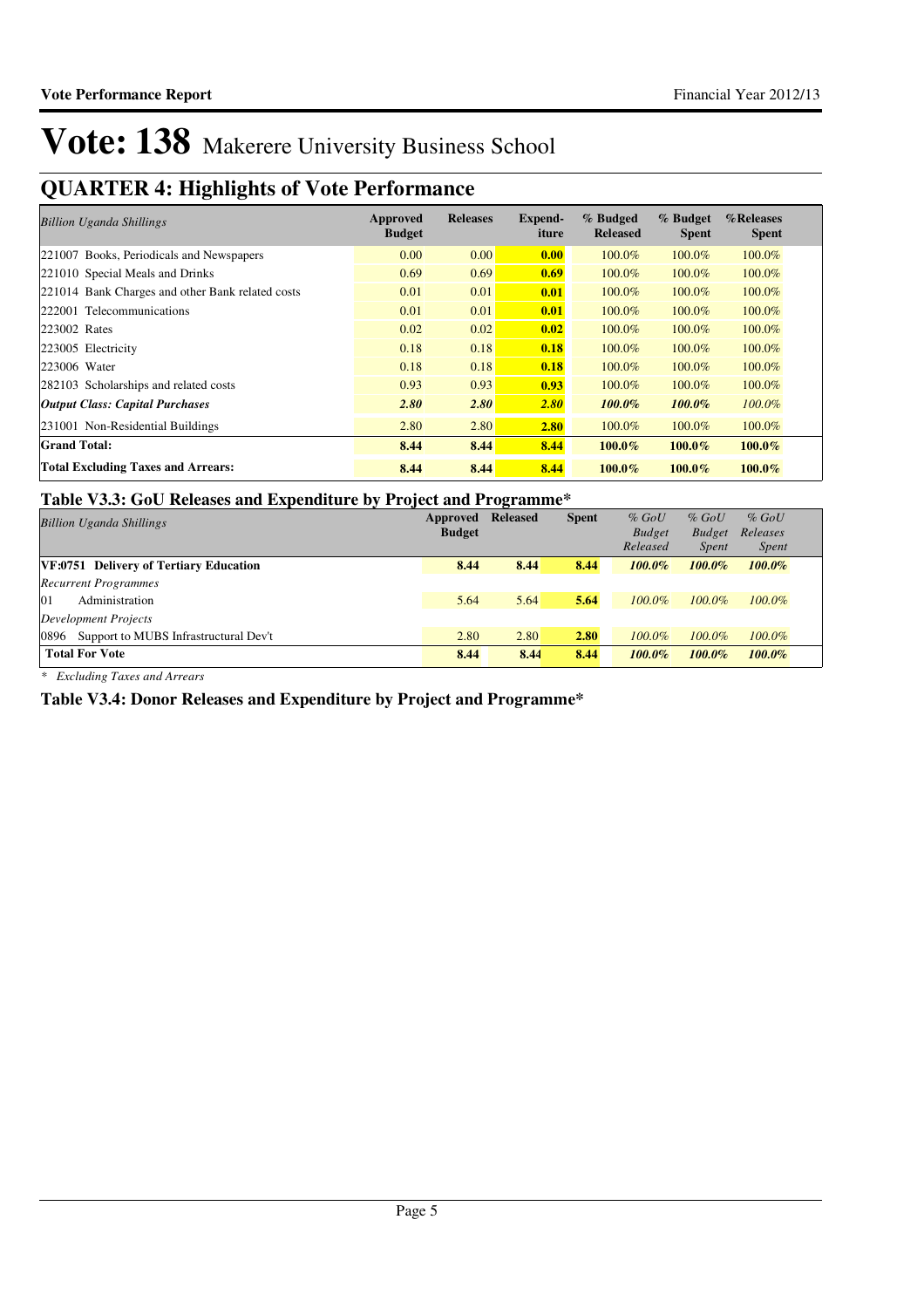| <b>QUARTER 4: Cumulative Outputs and Expenditure by End of Quarter</b>                                                                                                                                                                                            |                                                                                                |                      |
|-------------------------------------------------------------------------------------------------------------------------------------------------------------------------------------------------------------------------------------------------------------------|------------------------------------------------------------------------------------------------|----------------------|
| Annual Planned Outputs and Cumulative Outputs Achieved by End of<br><b>Quarter</b> (Quantity and Location)                                                                                                                                                        | Cumulative Expenditures made by the End of the Quarter to<br><b>Deliver Cumulative Outputs</b> | <b>UShs Thousand</b> |
| Vote Function: 0751 Delivery of Tertiary Education<br><b>Recurrent Programmes</b>                                                                                                                                                                                 |                                                                                                |                      |
| Programme 01 Administration                                                                                                                                                                                                                                       |                                                                                                |                      |
| <b>Outputs Funded</b>                                                                                                                                                                                                                                             |                                                                                                |                      |
| Output: 07 51 51 Guild Services                                                                                                                                                                                                                                   |                                                                                                |                      |
|                                                                                                                                                                                                                                                                   | <b>Item</b>                                                                                    | <b>Spent</b>         |
| <b>Annual Planned Outputs:</b>                                                                                                                                                                                                                                    | 263104 Transfers to other gov't units (current)                                                | 373,269              |
| Guild & sports activities, chaplaincy & Mullah's activities, Career<br>Guidance & counselling to Govt and private students totalling to 16,362                                                                                                                    |                                                                                                |                      |
| Career Guidance activities to include Practical Skills Development<br>Programs to 3rd year students (3,500)                                                                                                                                                       |                                                                                                |                      |
| Cumulatie Outputs Achieved by the end of the Quarter:                                                                                                                                                                                                             |                                                                                                |                      |
| 01 & 02<br>Bye - elections for all programs was held between Sept 3 to 7th 2012.                                                                                                                                                                                  |                                                                                                |                      |
| Elections for Chief of Freshers was held on 14th Sept 2012.                                                                                                                                                                                                       |                                                                                                |                      |
| Clubs & Associations Exhibiion day was held on October 12th 2012.                                                                                                                                                                                                 |                                                                                                |                      |
| Inter-program sports gala and freshers sports gala were held.                                                                                                                                                                                                     |                                                                                                |                      |
| Constitutional review, Guild Executive, GRC & course leaders<br>meetings were held.                                                                                                                                                                               |                                                                                                |                      |
| <b>UWONET Conference was attended by the Ladies Affairs minister.</b>                                                                                                                                                                                             |                                                                                                |                      |
| Debates were held & attended by students on Africa Youth<br>Leadership Forum.                                                                                                                                                                                     |                                                                                                |                      |
| ACFODE Debate at national level was was attended.                                                                                                                                                                                                                 |                                                                                                |                      |
| MUBS participated in several tournaments $\&$ won various medals $\&$<br>trophies: University football league, interuniversity scrabble<br>competitions, national chess league, national beach soccer league,<br>western union rugby league, woodball competions. |                                                                                                |                      |
| Amendment of sports constitution is on going and Games Union was<br>successfully elected.                                                                                                                                                                         |                                                                                                |                      |
| Freshers ball was held on October 12th 2012.                                                                                                                                                                                                                      |                                                                                                |                      |
| GRC leadership & management training was held on october 19th<br>and 130 GRCs trained.                                                                                                                                                                            |                                                                                                |                      |
| Facilitated students to attend celebrations; Independence Day &<br>World Aids Day.                                                                                                                                                                                |                                                                                                |                      |
| Career Guidance activities were carried out in 36 secondary school in<br>Iganga, Kumi, Lira, Luwero, Mbarara, Mbale, Soroti Districts.                                                                                                                            |                                                                                                |                      |
| A total of 4,887 undergraduate & diploma students were trained in<br><b>SKIDEP</b> programs, including study centres.                                                                                                                                             |                                                                                                |                      |
| 2012/13 Career Guidance Handbook and School Prospectus were<br>printed includeing flyers for SKIDEP, MUBS Women Forum, Career<br><b>Guidance Office</b>                                                                                                           |                                                                                                |                      |

**Outreach mission were conducted to Ntoroko and within MUBS**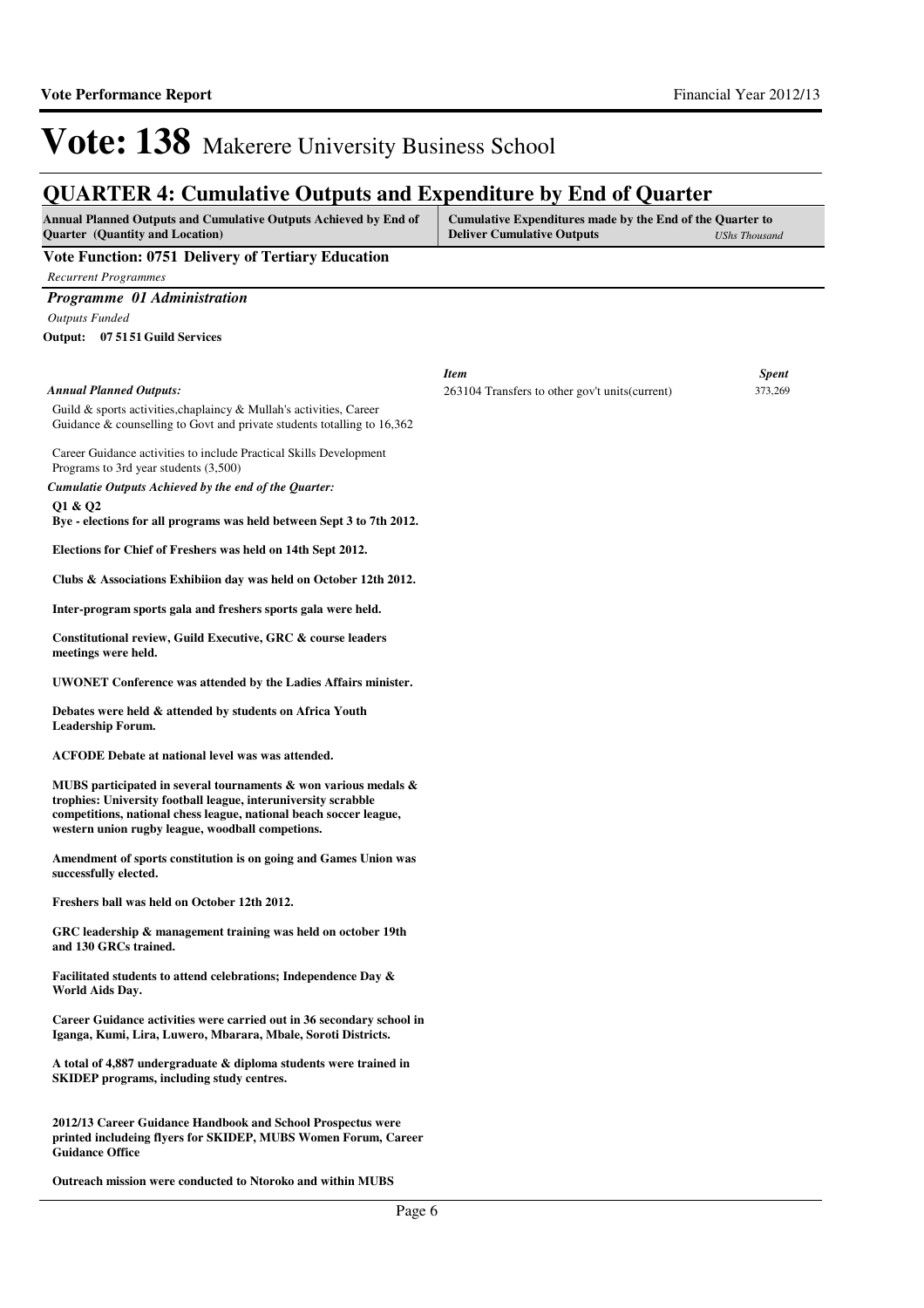*43,392*

*NTR*

## Vote: 138 Makerere University Business School

## **QUARTER 4: Cumulative Outputs and Expenditure by End of Quarter**

| <b>Annual Planned Outputs and Cumulative Outputs Achieved by End of</b> | Cumulative Expenditures made by the End of the Quarter to |                      |  |  |  |
|-------------------------------------------------------------------------|-----------------------------------------------------------|----------------------|--|--|--|
| <b>Ouarter</b> (Quantity and Location)                                  | <b>Deliver Cumulative Outputs</b>                         | <b>UShs Thousand</b> |  |  |  |

| $\circ$ and the $\circ$ dimension and location $\circ$                                                                                                                                                                            | Denver Camananve Gaepaco  | оэнэ тойзана |
|-----------------------------------------------------------------------------------------------------------------------------------------------------------------------------------------------------------------------------------|---------------------------|--------------|
| <b>Vote Function: 0751 Delivery of Tertiary Education</b>                                                                                                                                                                         |                           |              |
| <b>Recurrent Programmes</b>                                                                                                                                                                                                       |                           |              |
| Programme 01 Administration                                                                                                                                                                                                       |                           |              |
| campus; sponsored 4 students to attend Youth Ablaze Conference in<br>Kampala and Lagos Nigeria, & Nairobi.                                                                                                                        |                           |              |
| 5th Aplha Course graduation ceremony was held and 35 students<br>graduated.                                                                                                                                                       |                           |              |
| <b>St. James Chapel partnered with AEE (Africa Evangelistic)</b><br>Enterprises & Life Ministry for Outreach Mission; with Bible Society<br>of Uganda; partnered with UCU and received a student on pastoral<br>placement.        |                           |              |
| Alumni Asociation for St. Charles Lwanga Community was<br>successfully formed; members participated in Kiwamirembe<br>pilgrimages, honoured inter-univeristy prayer day, leadership<br>trainings for community leaders were held. |                           |              |
| <b>Reasons for Variation in performance</b>                                                                                                                                                                                       |                           |              |
| Activities performed in accordance with Procurement Plan                                                                                                                                                                          |                           |              |
|                                                                                                                                                                                                                                   | <b>Total</b>              | 373,269      |
|                                                                                                                                                                                                                                   | <b>Wage Recurrent</b>     | 0            |
|                                                                                                                                                                                                                                   | <b>Non Wage Recurrent</b> | 0            |
|                                                                                                                                                                                                                                   | <b>NTR</b>                | 373,269      |

|                                                                                                                                                                                                                                                                                                                                         | <b>Item</b>                                         | <b>Spent</b> |
|-----------------------------------------------------------------------------------------------------------------------------------------------------------------------------------------------------------------------------------------------------------------------------------------------------------------------------------------|-----------------------------------------------------|--------------|
| <b>Annual Planned Outputs:</b>                                                                                                                                                                                                                                                                                                          | 262101 Contributions to International Organisations | 43,392       |
| Renewal of subscriptions and membership to local and international<br>journals, periodicals                                                                                                                                                                                                                                             | (Current)                                           |              |
| Cumulatie Outputs Achieved by the end of the Quarter:                                                                                                                                                                                                                                                                                   |                                                     |              |
| Q <sub>3</sub><br>Continued with subscriptions to research and International Orgns for<br>the following; African Academy for Public Admn & Mgt (AAPAM);<br>Havard Business Review (HBR), InterUniversity Council for East<br>Africa (IUCEA); Association of African Business School, Marketing<br><b>Africa Magazines;</b>              |                                                     |              |
| Q1 & Q2<br>The following subscriptions were made; Africa Academic for Public<br><b>Administration and Management (AAPAM). Renewal of Harvard</b><br><b>Business Review Journal (HBR); Inter University Council for East</b><br>Africa; IUCEA; Consortium of Uganda Univ. Libraries; renewal of<br>subscription for Corporate Governance |                                                     |              |
| <b>Reasons for Variation in performance</b>                                                                                                                                                                                                                                                                                             |                                                     |              |
| Activities performed in accordance with Procurement Plan                                                                                                                                                                                                                                                                                |                                                     |              |
|                                                                                                                                                                                                                                                                                                                                         | <b>Total</b>                                        | 43,392       |
|                                                                                                                                                                                                                                                                                                                                         | <b>Wage Recurrent</b>                               | 0            |
|                                                                                                                                                                                                                                                                                                                                         | <b>Non Wage Recurrent</b>                           | $\theta$     |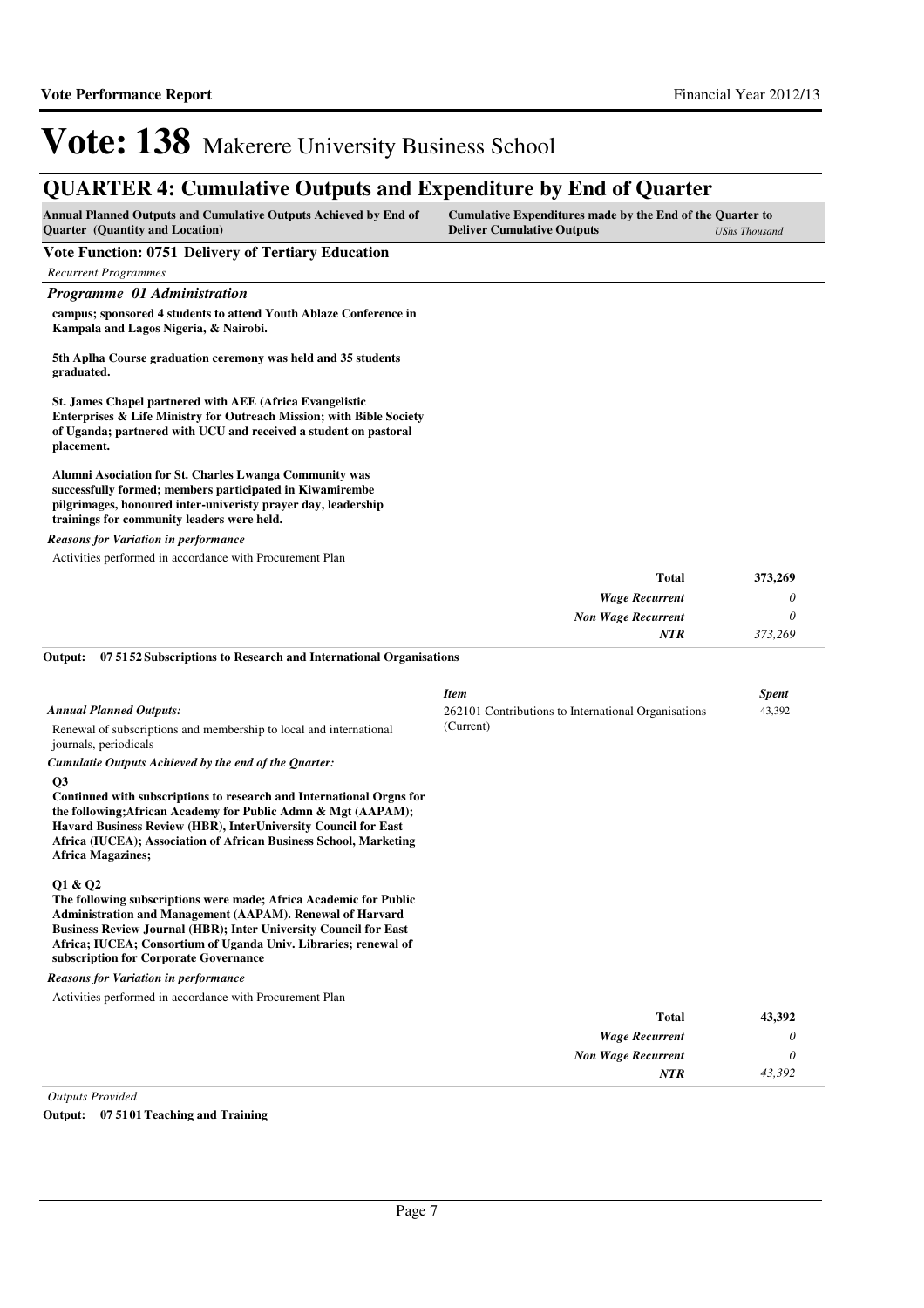### **QUARTER 4: Cumulative Outputs and Expenditure by End of Quarter**

| <b>Annual Planned Outputs and Cumulative Outputs Achieved by End of</b> | Cumulative Expenditures made by the End of the Quarter to |               |
|-------------------------------------------------------------------------|-----------------------------------------------------------|---------------|
| <b>Quarter</b> (Quantity and Location)                                  | <b>Deliver Cumulative Outputs</b>                         | UShs Thousand |

#### **Vote Function: 0751 Delivery of Tertiary Education**

*Recurrent Programmes*

*Programme 01 Administration*

|                                             | Item                                     | <b>Spent</b> |
|---------------------------------------------|------------------------------------------|--------------|
| Annual Planned Outputs:                     | 211103 Allowances                        | 1,569,324    |
| Admit & register students: Government 1,300 | 221002 Workshops and Seminars            | 378.391      |
| Private 15,062                              | 221003 Staff Training                    | 419.319      |
| Total 16.362                                | 221007 Books, Periodicals and Newspapers | 196.469      |

Graduate students: Mastrers 300 Bachelors 3,300 Diplomas 2000 Total 5,600

Staff development programmes: training for PHD: 45 Masters: 80 Bachelors: 20 Diplomas: 10

6 Conferences, 16 workshops & Seminars

5,000 textbooks & increase reference books by 20%.

Conduct Industrial training and Field attachment to 5000 students

Issue academic prizes to the best student per progrmme; 10

**Q3** *Cumulatie Outputs Achieved by the end of the Quarter:*

**Students registration for semester II AY 2012/13 is still on going.**

**Students reported for semester two on January 26th 2013 lectures began on January 28th 2013. The semester ends on May 25th 2013.**

**A total of 2,649 students graduated in January 2013 with 2 PhDs and 446 for Masters programs. 56.2 % represented females and 43.8% represented males.**

**Results for end of semester one exams AY 2012/13 were released for all programs.**

**Two sets of courseworks for undergraduate programs have been done and exams are scheduled to begin on May 6th 2013.**

**Staff on staff development School programs have continued to give progress academic reports they enrolled for; 42 Phds, 37 masters, 13 professional programs, 9 Degrees, 4 Diplomas, 11 certificates; Total 126**

#### **Q2**

**A total of 15,593 students were registered as at end of sememster one AY 2012/13 of which Goverrnment sponosed were 1,150.**

**A total of 6,560 students were admitted in year one only AY 2012/13 of which 382 were Government sponsored and 40 inmates on certificate course at Luzira Prison.**

**Courseworks and tests were conducted between September to November 2012 and results submitted in time before final exams.**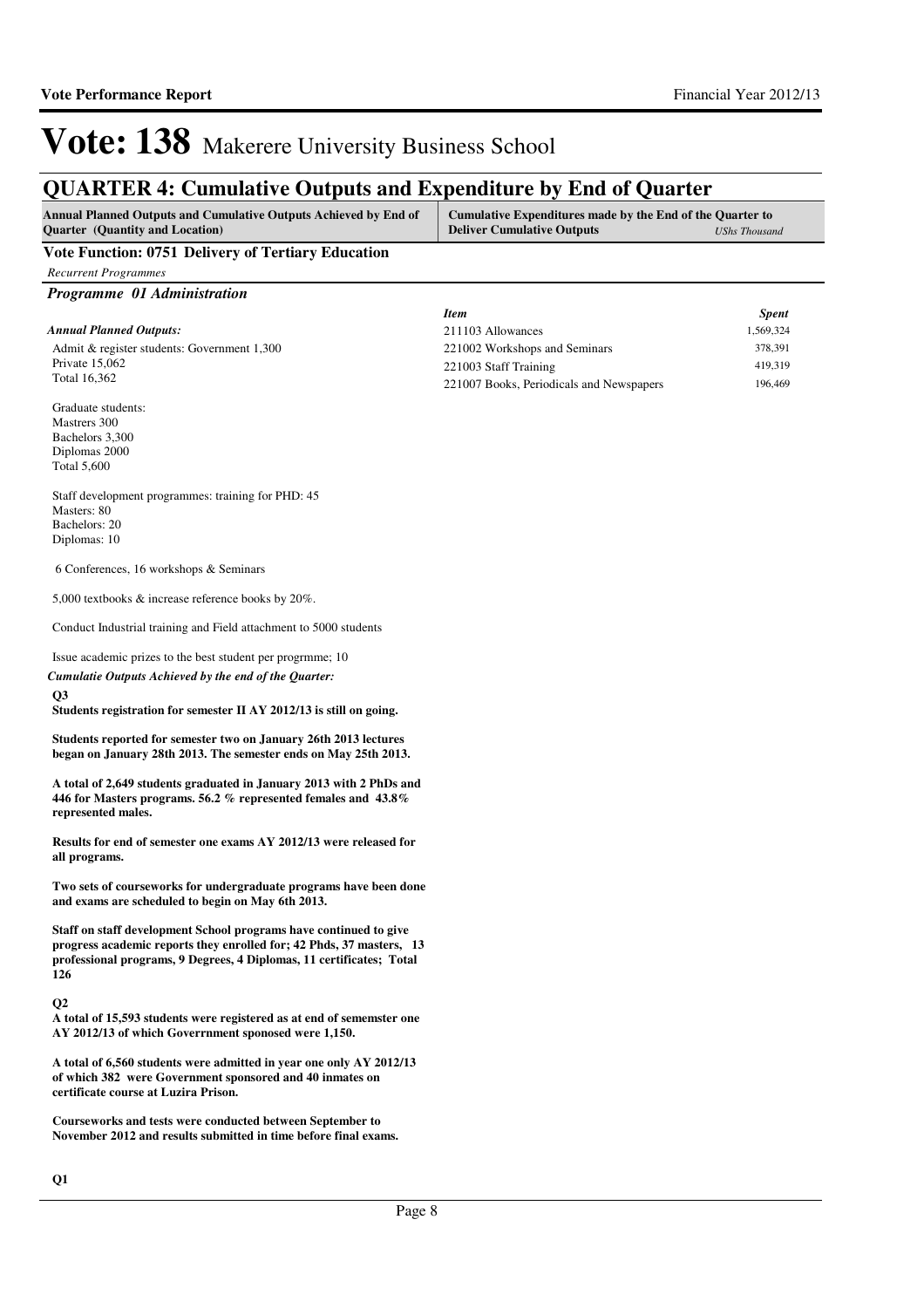*1,114,640*

*NTR*

## Vote: 138 Makerere University Business School

### **QUARTER 4: Cumulative Outputs and Expenditure by End of Quarter**

| <b>Annual Planned Outputs and Cumulative Outputs Achieved by End of</b> | Cumulative Expenditures made by the End of the Quarter to |               |
|-------------------------------------------------------------------------|-----------------------------------------------------------|---------------|
| <b>Ouarter</b> (Quantity and Location)                                  | <b>Deliver Cumulative Outputs</b>                         | UShs Thousand |
| Vote Eungtian: 0751 Delivery of Tentiany Education                      |                                                           |               |

#### **Vote Function: 0751 Delivery of Tertiary Education** *Recurrent Programmes Programme 01 Administration* **Registration for all undergraduate and graduate programs is still on going. First year students reported on August 11th 2012 and teaching commenced on August 20th 2012. Results for semester two AY 2011/12 were released in July 2012 for all programs. Students internship for first and second year students was conducted during the recess term that ran from July to August 2012. External Examiners analysed and evaluated students examination scripts and program structures for all courses to ensure quality. The following number of staff have enrolled for staff development programs; total 126; 42 Phds; 13 Professional Programs; 37 Masters; 9 Bachelors; 4 Diplomas; 11 Certificates A total of 10 Staff on Phds have so far completed this AY 2012/13. Human Resource Training and Development was held for Administrative Assistants between July 18th to 20th 2012** *Wage Recurrent Non Wage Recurrent* **Total** *0 12,400 2,551,102* **2,563,502** *NTR* Activities performed in accordance with Procurement Plan. *Reasons for Variation in performance* **07 5102 Research, Consultancy and Publications Output:**

|                                                                  | <b>Item</b>                              | <b>Spent</b> |
|------------------------------------------------------------------|------------------------------------------|--------------|
| <b>Annual Planned Outputs:</b>                                   | 221007 Books, Periodicals and Newspapers | 1,114,640    |
| Research at all Faculties with a minimum of 120 research topics. |                                          |              |
| Academic Research Seminars.8                                     |                                          |              |
|                                                                  |                                          |              |
| Expected publications to be done: 15                             |                                          |              |
| Research Conferences to be attended: 20                          |                                          |              |
| Cumulatie Outputs Achieved by the end of the Quarter:            |                                          |              |
| The following research has been carried out;                     |                                          |              |
| Proposal Level: 25                                               |                                          |              |
| On going: 105                                                    |                                          |              |
| Completed: 69                                                    |                                          |              |
| <b>Reasons for Variation in performance</b>                      |                                          |              |
| Activities performed in accordance with Procurement Plan         |                                          |              |
|                                                                  | <b>Total</b>                             | 1,114,640    |
|                                                                  | <b>Wage Recurrent</b>                    | 0            |
|                                                                  | <b>Non Wage Recurrent</b>                | 0            |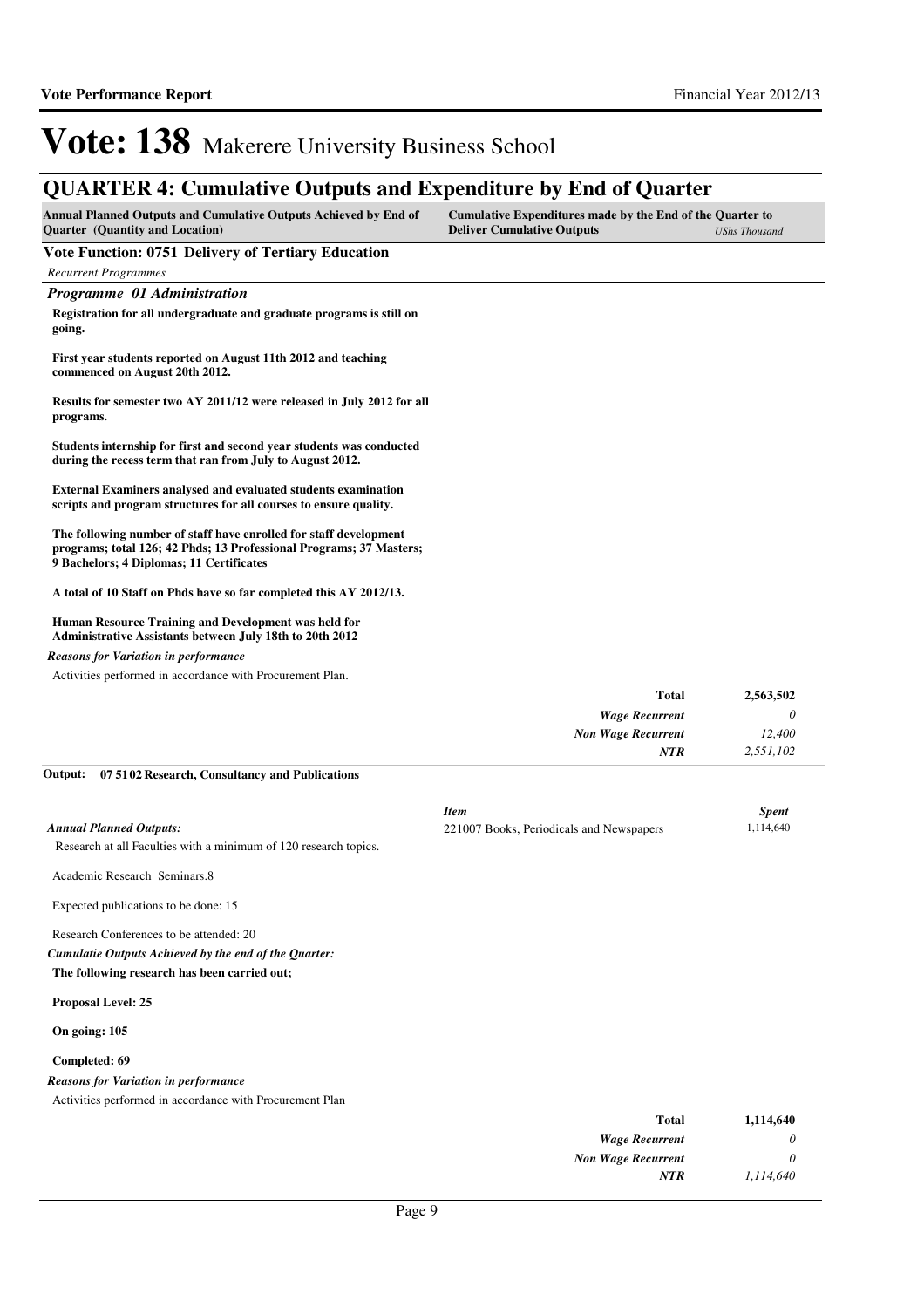## **QUARTER 4: Cumulative Outputs and Expenditure by End of Quarter**

| <b>Annual Planned Outputs and Cumulative Outputs Achieved by End of</b> | Cumulative Expenditures made by the End of the Quarter to |                      |
|-------------------------------------------------------------------------|-----------------------------------------------------------|----------------------|
| <b>Ouarter</b> (Quantity and Location)                                  | <b>Deliver Cumulative Outputs</b>                         | <b>UShs Thousand</b> |
|                                                                         |                                                           |                      |

#### **Vote Function: 0751 Delivery of Tertiary Education**

*Recurrent Programmes*

*Programme 01 Administration*

**07 5104 Students' Welfare Output:**

|                                                                                                                                                                       | <b>Item</b>                           | <b>Spent</b> |
|-----------------------------------------------------------------------------------------------------------------------------------------------------------------------|---------------------------------------|--------------|
| <b>Annual Planned Outputs:</b>                                                                                                                                        | 221010 Special Meals and Drinks       | 849,591      |
| Students welfare to include Living Out Allowances (LOA's) to non<br>resident Gov't sponsored students, feeding & accomodation to govt<br>sponsored students: 1240     | 282103 Scholarships and related costs | 928,100      |
| Cumulatie Outputs Achieved by the end of the Quarter:                                                                                                                 |                                       |              |
| $\overline{O3}$<br>Since the students reported on January 26th 2013 some have still been<br>submitting application forms for LOAs for semester two AY 2012/13.        |                                       |              |
| Feeding and accommodation in Berlin Hostels was provided to 264<br>students.                                                                                          |                                       |              |
| $\mathbf{Q}$<br>A total of 947 students were paid LOAs for semester one AY 2012/13.<br>Note that these students are provided with lunch only during each<br>semester. |                                       |              |
| Feeding and accommodation in Berlin Hostels was provided to 264<br>students.                                                                                          |                                       |              |
| Q <sub>1</sub><br>Both first and continuing Government sponsored students were still<br>filling in application forms for LOAs for semester one AY 2012/13             |                                       |              |
| <b>Reasons for Variation in performance</b>                                                                                                                           |                                       |              |

Activities were performed in accordance with Procurement Plan

| <b>Total</b>              | 1,777,691 |
|---------------------------|-----------|
| <b>Wage Recurrent</b>     |           |
| <b>Non Wage Recurrent</b> | 1,616,768 |
| <b>NTR</b>                | 160,923   |

#### **07 5105 Administration and Support Services Output:**

|                                                                     | <b>Item</b>                                      | <b>Spent</b> |
|---------------------------------------------------------------------|--------------------------------------------------|--------------|
| <b>Annual Planned Outputs:</b>                                      | 211101 General Staff Salaries                    | 23,908,980   |
| Provide for staff renumerations;                                    | 211103 Allowances                                | 1,534,966    |
| Academic 450                                                        | 212101 Social Security Contributions (NSSF)      | 329,000      |
| Admin 150<br>Support 350; Total 950                                 | 221001 Advertising and Public Relations          | 137,916      |
|                                                                     | 221006 Commissions and Related Charges           | 473,636      |
| Continue to facilitate & maintain the smooth running of the Shool's | 221007 Books, Periodicals and Newspapers         | 90,621       |
| operational activities at Faculties & Departments.                  | 221009 Welfare and Entertainment                 | 490,906      |
| Cumulatie Outputs Achieved by the end of the Quarter:               | 221011 Printing, Stationery, Photocopying and    | 273,164      |
| Salaries were paid to staff as follows: 320 academic, 170           | Binding                                          |              |
| administrative and 358 support; 848 total.                          | 221012 Small Office Equipment                    | 1,246,790    |
|                                                                     | 221014 Bank Charges and other Bank related costs | 26,415       |
| Continue to facilitate & maintain the smooth running of the Shool's | 222001 Telecommunications                        | 360,790      |
| operational activities at Faculties & Departments.                  | 223002 Rates                                     | 512,418      |
| <b>Reasons for Variation in performance</b>                         | 223005 Electricity                               | 421,426      |
| Activities performed in accordance with Procurement Plan            | 223006 Water                                     | 269,119      |
|                                                                     | 223007 Other Utilities- (fuel, gas, f            | 32,024       |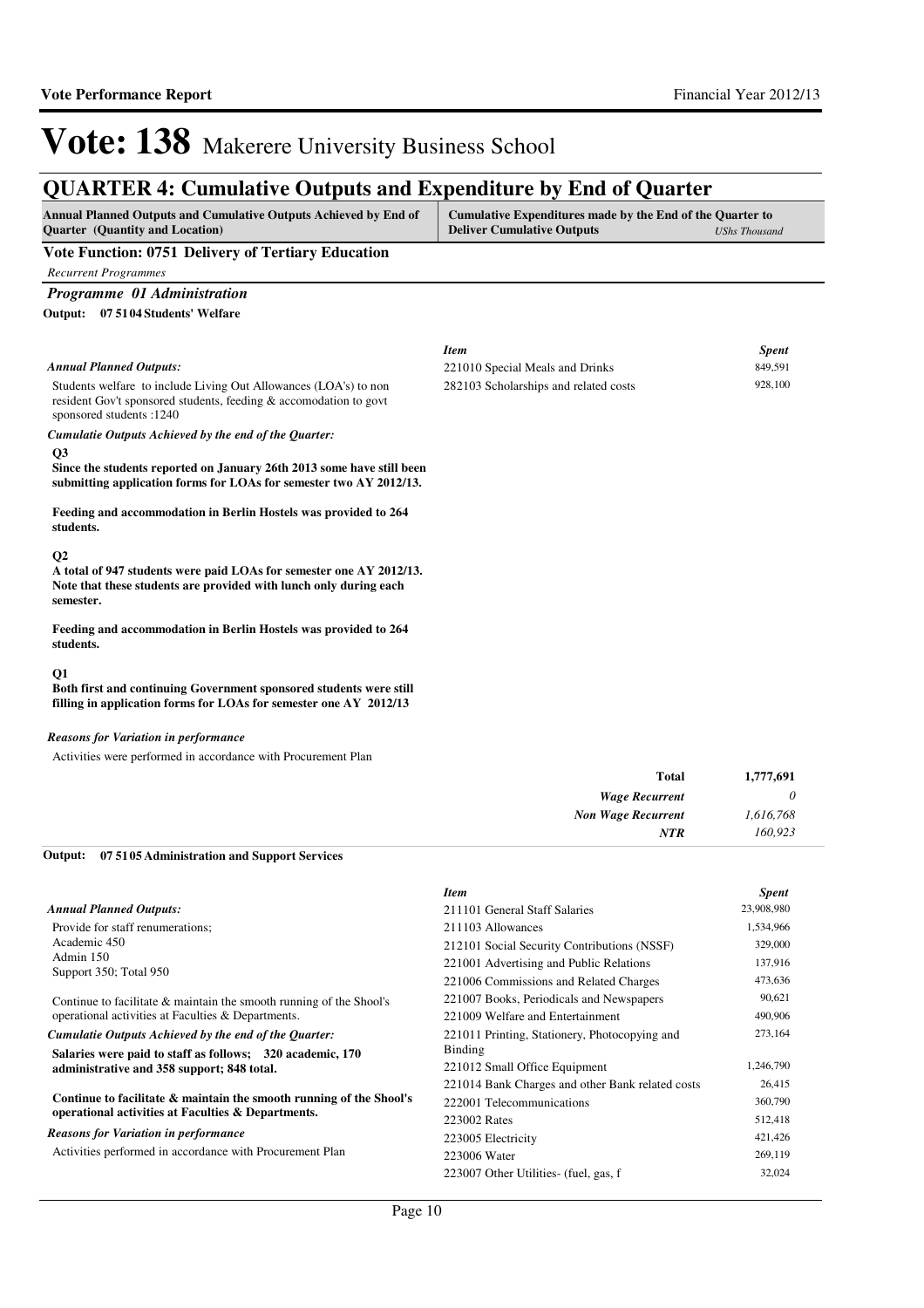### **QUARTER 4: Cumulative Outputs and Expenditure by End of Quarter**

| Annual Planned Outputs and Cumulative Outputs Achieved by End of<br><b>Quarter</b> (Quantity and Location)                                                                               | Cumulative Expenditures made by the End of the Quarter to<br><b>Deliver Cumulative Outputs</b> | <b>UShs Thousand</b> |
|------------------------------------------------------------------------------------------------------------------------------------------------------------------------------------------|------------------------------------------------------------------------------------------------|----------------------|
| <b>Vote Function: 0751 Delivery of Tertiary Education</b>                                                                                                                                |                                                                                                |                      |
| <b>Recurrent Programmes</b>                                                                                                                                                              |                                                                                                |                      |
| Programme 01 Administration                                                                                                                                                              |                                                                                                |                      |
|                                                                                                                                                                                          | 224002 General Supply of Goods and Services                                                    | 277,521              |
|                                                                                                                                                                                          | 225001 Consultancy Services- Short-term                                                        | 55,121               |
|                                                                                                                                                                                          | 226001 Insurances                                                                              | 244,306              |
|                                                                                                                                                                                          | 227001 Travel Inland                                                                           | 154,859              |
|                                                                                                                                                                                          | 227002 Travel Abroad                                                                           | 837,178              |
|                                                                                                                                                                                          | 227004 Fuel, Lubricants and Oils                                                               | 627,645              |
|                                                                                                                                                                                          | 282101 Donations                                                                               | 66,190               |
|                                                                                                                                                                                          | Total                                                                                          | 32,370,991           |
|                                                                                                                                                                                          | <b>Wage Recurrent</b>                                                                          | 3,287,682            |
|                                                                                                                                                                                          | <b>Non Wage Recurrent</b>                                                                      | 728,085              |
|                                                                                                                                                                                          | <b>NTR</b>                                                                                     | 28,355,224           |
| <b>Development Projects</b>                                                                                                                                                              |                                                                                                |                      |
| <b>Project 0896 Support to MUBS Infrastructural Dev't</b>                                                                                                                                |                                                                                                |                      |
| Capital Purchases                                                                                                                                                                        |                                                                                                |                      |
| Output: 07 5171 Acquisition of Land by Government                                                                                                                                        |                                                                                                |                      |
|                                                                                                                                                                                          |                                                                                                |                      |
|                                                                                                                                                                                          |                                                                                                |                      |
| <b>Annual Planned Outputs:</b>                                                                                                                                                           |                                                                                                |                      |
| Land purchase at the Study Centres                                                                                                                                                       |                                                                                                |                      |
| Cumulatie Outputs Achieved by the end of the Quarter:                                                                                                                                    |                                                                                                |                      |
| Land is yet to be identified in Mbale and Arua for the MUBS Regional<br>Campuses.                                                                                                        |                                                                                                |                      |
| <b>Reasons for Variation in performance</b>                                                                                                                                              |                                                                                                |                      |
| Activities performed in accordance to Procurement Plan                                                                                                                                   |                                                                                                |                      |
|                                                                                                                                                                                          | Total                                                                                          | 0                    |
|                                                                                                                                                                                          | <b>GoU</b> Development                                                                         | 0                    |
|                                                                                                                                                                                          | <b>External Financing</b>                                                                      | 0                    |
|                                                                                                                                                                                          | <b>NTR</b>                                                                                     | 0                    |
| Output:<br>07 51 72 Government Buildings and Administrative Infrastructure                                                                                                               |                                                                                                |                      |
|                                                                                                                                                                                          |                                                                                                |                      |
|                                                                                                                                                                                          | <b>Item</b>                                                                                    | <b>Spent</b>         |
| <b>Annual Planned Outputs:</b>                                                                                                                                                           | 231001 Non-Residential Buildings                                                               | 3,076,914            |
| Payment for new library certificates;                                                                                                                                                    |                                                                                                |                      |
| Building maintenance of the infrastructure and compound maintenance at<br>main campus, Bugolobi Annex and the three Study Centres                                                        |                                                                                                |                      |
| Cumulatie Outputs Achieved by the end of the Quarter:                                                                                                                                    |                                                                                                |                      |
| Continued with building maintenance of the infrastructure and<br>compound maintenance at main campus, Bugolobi Annex and the<br>MUBS Regional Campuses at Arua, Jinja Mbarara and Mbale. |                                                                                                |                      |
| <b>Reasons for Variation in performance</b>                                                                                                                                              |                                                                                                |                      |
| Activities performed in accordance with the Procurement Plan                                                                                                                             |                                                                                                |                      |
|                                                                                                                                                                                          | <b>Total</b>                                                                                   | 3,076,914            |
|                                                                                                                                                                                          | <b>GoU</b> Development                                                                         | 2,800,000            |
|                                                                                                                                                                                          | <b>External Financing</b>                                                                      | 0                    |
|                                                                                                                                                                                          | <b>NTR</b>                                                                                     | 276,914              |

**Output: 07 5175 Purchase of Motor Vehicles and Other Transport Equipment**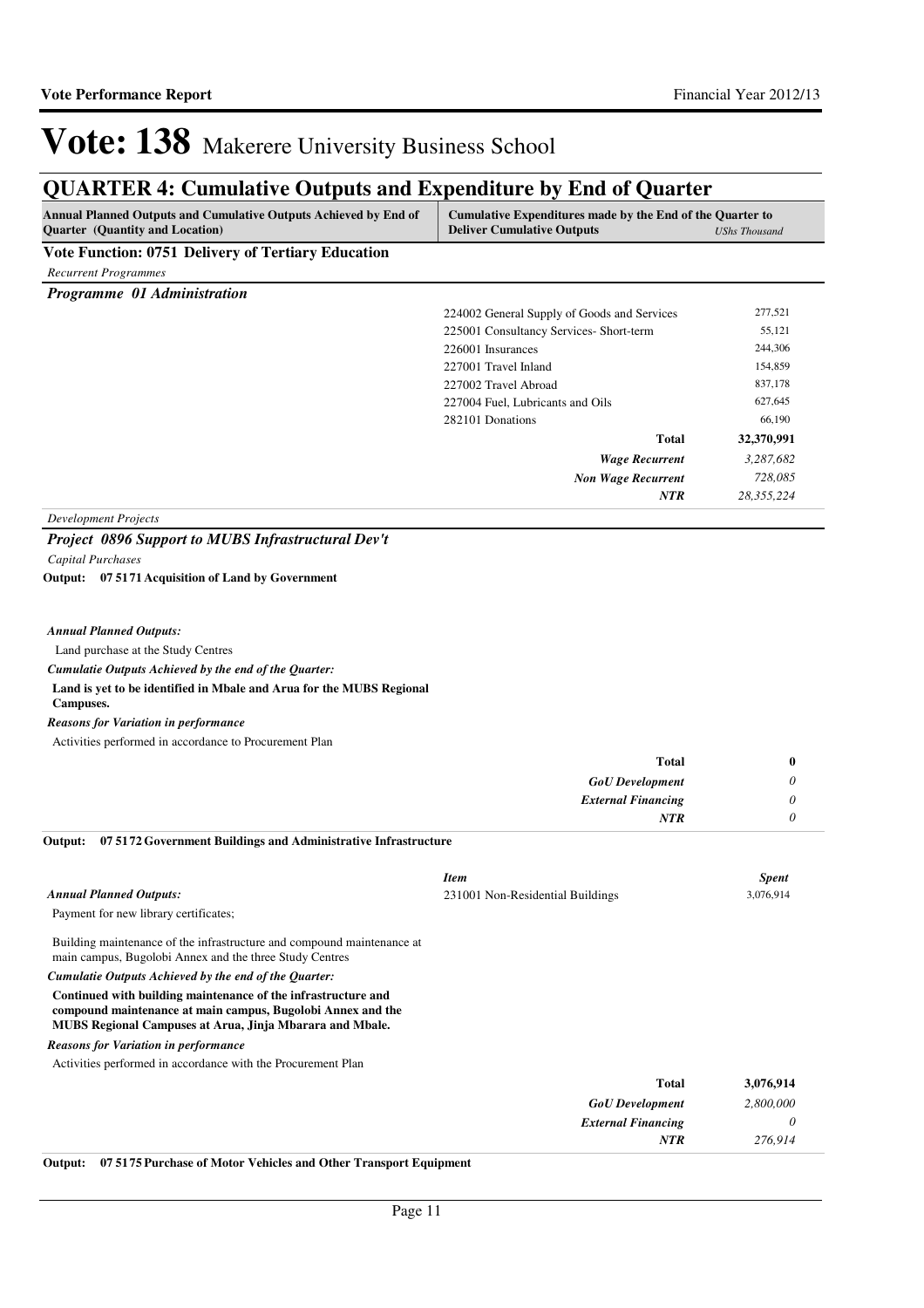### **QUA DTED 4: Cumulative Outputs and Evnanditure by End of Quarter**

| Annual Planned Outputs and Cumulative Outputs Achieved by End of<br>Quarter (Quantity and Location)                                                                                     | Cumulative Expenditures made by the End of the Quarter to<br><b>Deliver Cumulative Outputs</b> | <b>UShs Thousand</b> |
|-----------------------------------------------------------------------------------------------------------------------------------------------------------------------------------------|------------------------------------------------------------------------------------------------|----------------------|
| <b>Vote Function: 0751 Delivery of Tertiary Education</b>                                                                                                                               |                                                                                                |                      |
| <b>Development Projects</b>                                                                                                                                                             |                                                                                                |                      |
| Project 0896 Support to MUBS Infrastructural Dev't                                                                                                                                      |                                                                                                |                      |
|                                                                                                                                                                                         | <b>Item</b>                                                                                    | <b>Spent</b>         |
| <b>Annual Planned Outputs:</b>                                                                                                                                                          | 231004 Transport Equipment                                                                     | 38,260               |
| Purchase of vehicles;<br>Maintenance of pool vehicles, buses, motorcycles, lorry                                                                                                        |                                                                                                |                      |
| Cumulatie Outputs Achieved by the end of the Quarter:                                                                                                                                   |                                                                                                |                      |
| Continued with maintenance of pool vehicles, buses, motorcycles,<br>lorry was done.                                                                                                     |                                                                                                |                      |
| <b>Reasons for Variation in performance</b>                                                                                                                                             |                                                                                                |                      |
| Activities performed in accordance with the Procurement Plan                                                                                                                            |                                                                                                |                      |
|                                                                                                                                                                                         | <b>Total</b>                                                                                   | 38,260               |
|                                                                                                                                                                                         | <b>GoU</b> Development                                                                         | 0                    |
|                                                                                                                                                                                         | <b>External Financing</b>                                                                      | $\theta$             |
|                                                                                                                                                                                         | <b>NTR</b>                                                                                     | 38,260               |
| Output:<br>07 5176 Purchase of Office and ICT Equipment, including Software                                                                                                             |                                                                                                |                      |
|                                                                                                                                                                                         | <b>Item</b>                                                                                    | <b>Spent</b>         |
| <b>Annual Planned Outputs:</b>                                                                                                                                                          | 231005 Machinery and Equipment                                                                 | 342,142              |
| Purchase of office equipment, cabinets, teaching software, anti virus<br>softwares, computers & IT accessories, printers, LAN expansion,<br>maintenance of internet, thin clients, UPS. |                                                                                                |                      |
| Cumulatie Outputs Achieved by the end of the Quarter:                                                                                                                                   |                                                                                                |                      |
| Q <sub>3</sub><br>The following were purchased; 16 laptops; 2 UPS; 3 Printers10<br>monitors/keyboards/mice                                                                              |                                                                                                |                      |
| Q1 & Q2<br>The following were purchased: 20 laptops for ICT Centre; 5 laptops<br>for PhD students; 3 servers; 50 UPS; 258 window licences for Digital<br>Library; 2 filling cabinets.   |                                                                                                |                      |
| <b>Reasons for Variation in performance</b>                                                                                                                                             |                                                                                                |                      |
| Activities performed in accordance with the Procurement Plan                                                                                                                            |                                                                                                |                      |
|                                                                                                                                                                                         | <b>Total</b>                                                                                   | 342,142              |
|                                                                                                                                                                                         | <b>GoU</b> Development                                                                         | $\theta$             |
|                                                                                                                                                                                         | <b>External Financing</b>                                                                      | 0                    |
|                                                                                                                                                                                         | <b>NTR</b>                                                                                     | 342,142              |
| Output:<br>07 5177 Purchase of Specialised Machinery & Equipment                                                                                                                        |                                                                                                |                      |
|                                                                                                                                                                                         | <b>Item</b>                                                                                    | <b>Spent</b>         |
| <b>Annual Planned Outputs:</b>                                                                                                                                                          | 231005 Machinery and Equipment                                                                 | 57,757               |
| Purchase and maintainenance of machinery for kitchen, Health care<br>Centre, exam strong room machines, type writers, Faculty photocopiers,<br>Teaching aides and white boards.         |                                                                                                |                      |
| Cumulatie Outputs Achieved by the end of the Quarter:                                                                                                                                   |                                                                                                |                      |
| Q3<br>The following purchased: 10 LCDs projectors                                                                                                                                       |                                                                                                |                      |
| Q1 & Q2<br>The following teaching equipment were purchased: 5 white boards, 9<br>pondiums                                                                                               |                                                                                                |                      |
| <b>Reasons for Variation in performance</b>                                                                                                                                             |                                                                                                |                      |
| Activities performed in accordance with Procurement Plan                                                                                                                                |                                                                                                |                      |
|                                                                                                                                                                                         |                                                                                                |                      |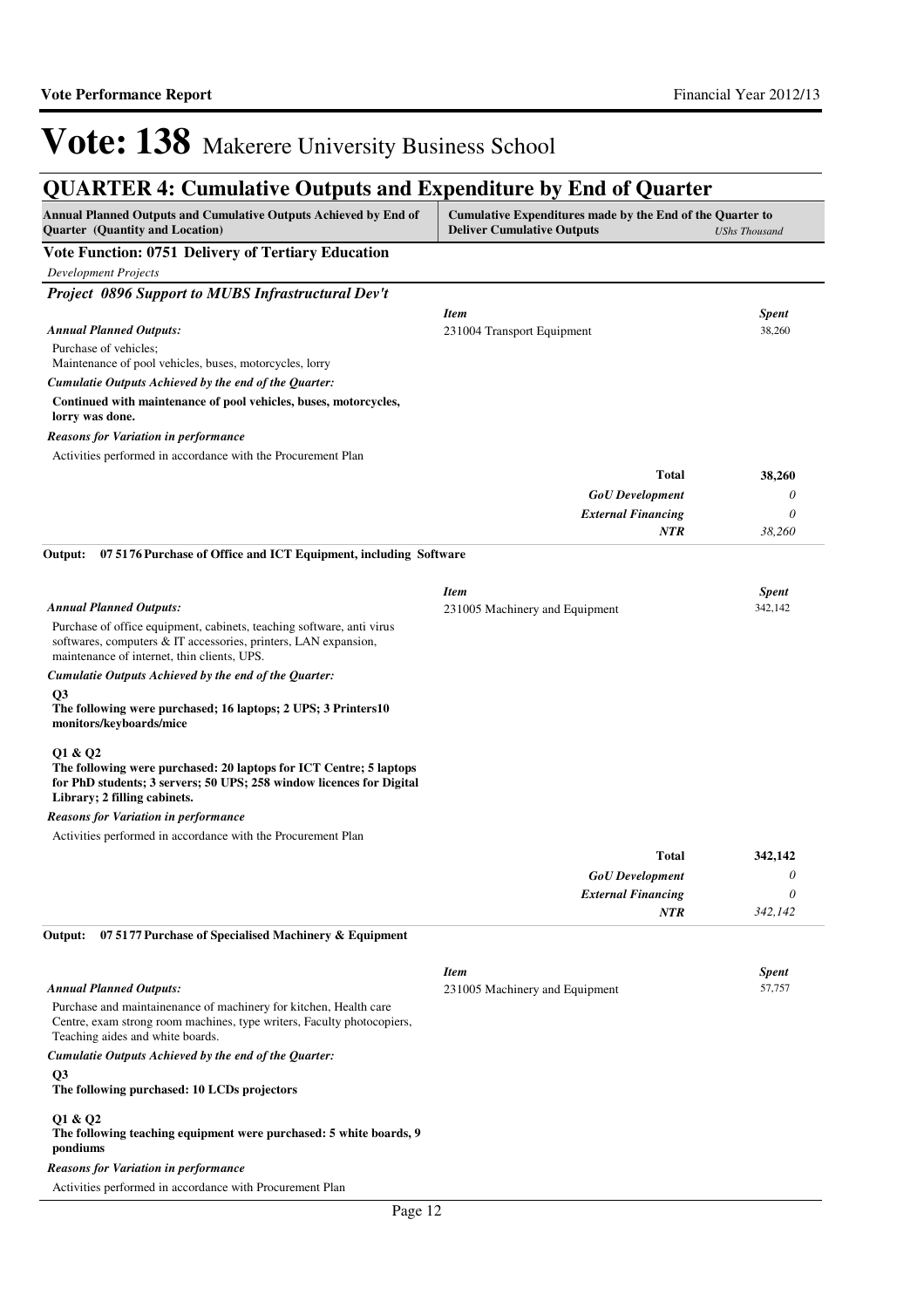*NTR 33,898,196*

## Vote: 138 Makerere University Business School

### **QUARTER 4: Cumulative Outputs and Expenditure by End of Quarter**

| <b>Annual Planned Outputs and Cumulative Outputs Achieved by End of</b> | Cumulative Expenditures made by the End of the Quarter to |               |
|-------------------------------------------------------------------------|-----------------------------------------------------------|---------------|
| <b>Ouarter</b> (Quantity and Location)                                  | <b>Deliver Cumulative Outputs</b>                         | UShs Thousand |
|                                                                         |                                                           |               |

**Vote Function: 0751 Delivery of Tertiary Education**

*Development Projects*

*Project 0896 Support to MUBS Infrastructural Dev't*

|                                                                                                                                                        | <b>Total</b>                  | 57,757       |
|--------------------------------------------------------------------------------------------------------------------------------------------------------|-------------------------------|--------------|
|                                                                                                                                                        | <b>GoU</b> Development        | 0            |
|                                                                                                                                                        | <b>External Financing</b>     | 0            |
|                                                                                                                                                        | <b>NTR</b>                    | 57,757       |
| 07 5178 Purchase of Office and Residential Furniture and Fittings<br>Output:                                                                           |                               |              |
|                                                                                                                                                        | <b>Item</b>                   | <b>Spent</b> |
| <b>Annual Planned Outputs:</b>                                                                                                                         | 231006 Furniture and Fixtures | 584,574      |
| Purchase of office furniture and fittings for the New Library, lecture hall<br>benches, chairs, tables, desks, shelves, computer tables, workstations. |                               |              |
| Cumulatie Outputs Achieved by the end of the Quarter:                                                                                                  |                               |              |
| Q <sub>3</sub><br>The following were purchased;<br>12 Office tables; 5 Office chairs 16 conference tables; 110 lecture<br>benches for students         |                               |              |
| Q1 & Q2<br>The following were purchased; 3 book shelves; 15 office tables; 22<br>office chairs; 100 benches                                            |                               |              |
| <b>Reasons for Variation in performance</b>                                                                                                            |                               |              |
| Activities performed in accordance with Procurement Plan                                                                                               |                               |              |
|                                                                                                                                                        | <b>Total</b>                  | 584,574      |
|                                                                                                                                                        | <b>GoU</b> Development        | 0            |
|                                                                                                                                                        | <b>External Financing</b>     | 0            |
|                                                                                                                                                        | <b>NTR</b>                    | 584,574      |
|                                                                                                                                                        | <b>GRAND TOTAL</b>            | 42,343,131   |
|                                                                                                                                                        | <b>Wage Recurrent</b>         | 3,287,682    |
|                                                                                                                                                        | <b>Non Wage Recurrent</b>     | 2,357,253    |
|                                                                                                                                                        | <b>GoU</b> Development        | 2,800,000    |
|                                                                                                                                                        | <b>External Financing</b>     | 0            |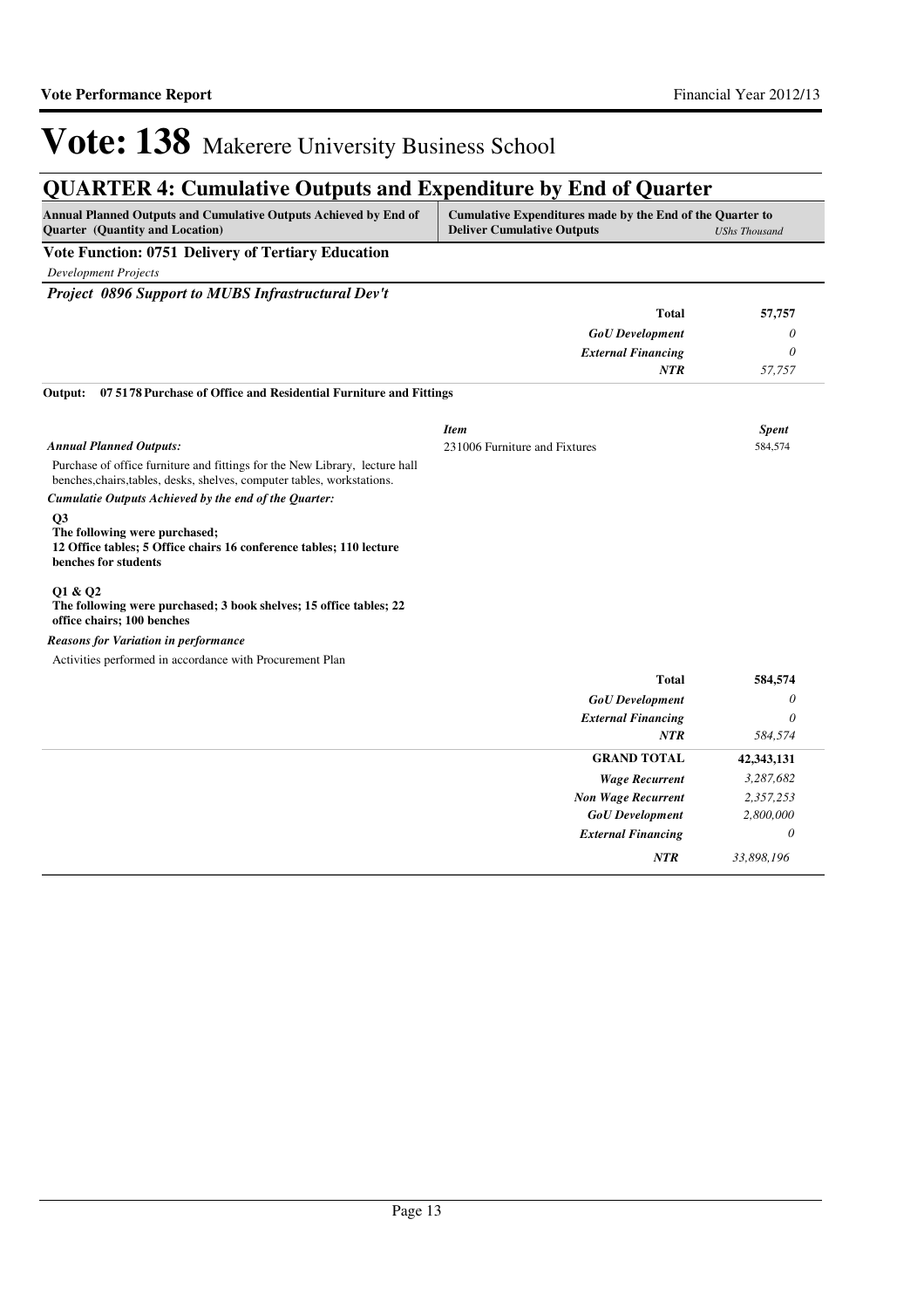### **QUARTER 4: Outputs and Expenditure in Quarter**

| <b>Planned and Actual Outputs in Quarter</b><br>(Quantity and Location)                                                                                                                                                                                                                                  | <b>Expenditures incurred in the Quarter to deliver outputs</b><br><b>UShs Thousand</b> |                       |
|----------------------------------------------------------------------------------------------------------------------------------------------------------------------------------------------------------------------------------------------------------------------------------------------------------|----------------------------------------------------------------------------------------|-----------------------|
| <b>Vote Function: 0751 Delivery of Tertiary Education</b>                                                                                                                                                                                                                                                |                                                                                        |                       |
| <b>Recurrent Programmes</b>                                                                                                                                                                                                                                                                              |                                                                                        |                       |
| <b>Programme 01 Administration</b>                                                                                                                                                                                                                                                                       |                                                                                        |                       |
| <b>Outputs Funded</b>                                                                                                                                                                                                                                                                                    |                                                                                        |                       |
| Output: 07 5151 Guild Services                                                                                                                                                                                                                                                                           |                                                                                        |                       |
|                                                                                                                                                                                                                                                                                                          |                                                                                        |                       |
|                                                                                                                                                                                                                                                                                                          | <b>Item</b>                                                                            | <b>Spent</b>          |
| <b>Outputs Planned in Quarter:</b>                                                                                                                                                                                                                                                                       | 263104 Transfers to other gov't units (current)                                        | 103,294               |
| Guild & sports activities, chaplaincy & Mullah's activities, Career<br>Guidance $\&$ counselling to Govt and private students totalling to 14800                                                                                                                                                         |                                                                                        |                       |
|                                                                                                                                                                                                                                                                                                          |                                                                                        |                       |
| Career Guidance activities to include Practical Skills Development<br>Programs to 3rd year students (3,500)                                                                                                                                                                                              |                                                                                        |                       |
| <b>Actual Outputs Achieved in Quarter:</b>                                                                                                                                                                                                                                                               |                                                                                        |                       |
| Newly elected GRCs were sworn in and the new care taker                                                                                                                                                                                                                                                  |                                                                                        |                       |
| Government elected.                                                                                                                                                                                                                                                                                      |                                                                                        |                       |
| Outreach Programs were done to promote MUBS programs in the<br>various Secondary Schools.                                                                                                                                                                                                                |                                                                                        |                       |
| Practical Skills training program was conducted in the areas of<br>Enterpreneurship, Leadership and communication for all 3rd year<br>programs for a period of 2 months.                                                                                                                                 |                                                                                        |                       |
| <b>Reasons for Variation in performance</b>                                                                                                                                                                                                                                                              |                                                                                        |                       |
| Activities performed in accordance with Procurement Plan                                                                                                                                                                                                                                                 |                                                                                        |                       |
|                                                                                                                                                                                                                                                                                                          | <b>Total</b>                                                                           | 103,294               |
|                                                                                                                                                                                                                                                                                                          | <b>Wage Recurrent</b>                                                                  | 0                     |
|                                                                                                                                                                                                                                                                                                          | <b>Non Wage Recurrent</b>                                                              | 0                     |
|                                                                                                                                                                                                                                                                                                          | <b>NTR</b>                                                                             | 103,294               |
| 07 51 52 Subscriptions to Research and International Organisations<br>Output:                                                                                                                                                                                                                            |                                                                                        |                       |
|                                                                                                                                                                                                                                                                                                          | <b>Item</b>                                                                            |                       |
| <b>Outputs Planned in Quarter:</b>                                                                                                                                                                                                                                                                       | 262101 Contributions to International Organisations                                    | <b>Spent</b><br>5,788 |
| Renewal of subscriptions and membership to local and international<br>journals, periodicals                                                                                                                                                                                                              | (Current)                                                                              |                       |
| <b>Actual Outputs Achieved in Quarter:</b>                                                                                                                                                                                                                                                               |                                                                                        |                       |
| Continued with subscriptions to research and International Orgns for<br>the following; African Academy for Public Admn & Mgt (AAPAM);<br>Havard Business Review (HBR), InterUniversity Council for East<br>Africa (IUCEA); Association of African Business School, Marketing<br><b>Africa Magazines;</b> |                                                                                        |                       |
| <b>Reasons for Variation in performance</b>                                                                                                                                                                                                                                                              |                                                                                        |                       |
| Activities performed in accordance with Procurement Plan                                                                                                                                                                                                                                                 |                                                                                        |                       |
|                                                                                                                                                                                                                                                                                                          | <b>Total</b>                                                                           | 5,788                 |
|                                                                                                                                                                                                                                                                                                          | <b>Wage Recurrent</b>                                                                  | 0                     |

*Non Wage Recurrent*

*NTR*

*0 5,788*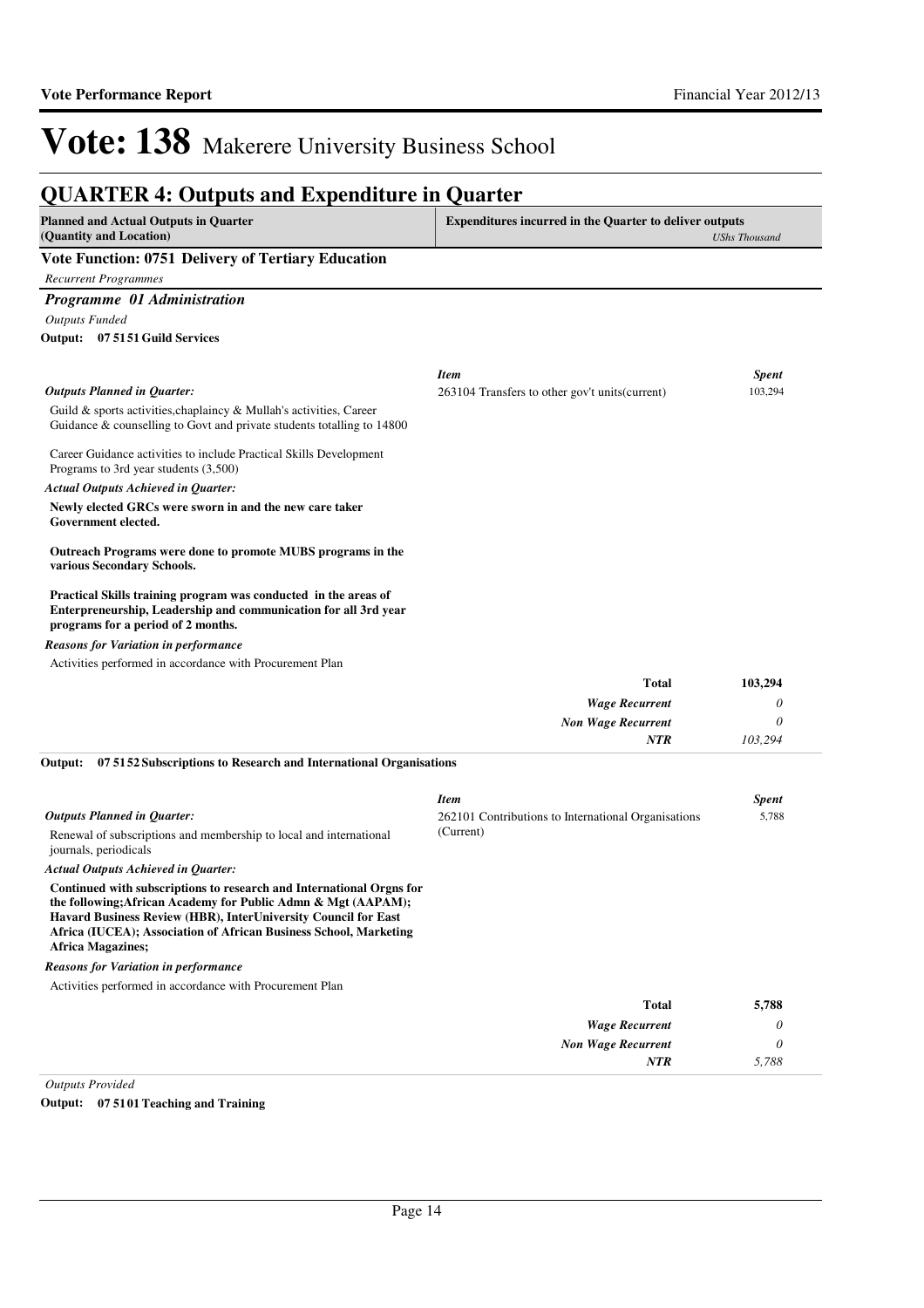### **QUARTER 4: Outputs and Expenditure in Quarter**

| Planned and Actual Outputs in Quarter | <b>Expenditures incurred in the Quarter to deliver outputs</b> |
|---------------------------------------|----------------------------------------------------------------|
| (Quantity and Location)               | UShs Thousand                                                  |
| .<br>$\sim$ $\sim$                    |                                                                |

**Vote Function: 0751 Delivery of Tertiary Education** *Recurrent Programmes Programme 01 Administration* Continous registration of students Carry out teaching and examination of courseworks and examinations Continous staff training, attending workshops and seminars Hold Graduation of Diploma programs Conduct field attachement for students in 2nd and 3rd years. **A total of 14,915 students were registered as at end of semester two AY 2012/13 of which Government sponsored students were 1,150 with 690 females comprising of 60% and 460 were males constituting 40%. International students total to 255 representing 2%. In comparison with number of students registered in semester one totalling to 15,603 the variation is a result of students who are either on backlog, retakers or withdrawn from the different programs. A total of 2,649 students graduated under Makerere Programs of which 448 were graduate students; 56% were females and 44% males A total of 140 staff are enrolled on the staff development program as detailed below; 35 Phd, 60 Masters, 4 Professional, 21 Degree, 18 Diploma, 2 Certificate. The 4th Annual International Leadership Conference was held with the Theme "Empowering the Youth to lead the Future. MUBS has partnered with Quest Energy to run a 6 week program on**  *Actual Outputs Achieved in Quarter: Outputs Planned in Quarter: Item Spent* 211103 Allowances 237,531 221002 Workshops and Seminars 42,211 221003 Staff Training 5,360 221007 Books, Periodicals and Newspapers 44,759

**Oil and Gas Mgt, regulary. So far two cohorts of 60 trainers have been held including professionals like lawyers, bankers, economists, petro companies, etc**

**The School is in Collaboration talks with Coventry Univeristy in U.K. to introduce Oil, Gas and Energy Management Course.**

**MUBS successfully hosted the National Social Business Conference funded by the Africa Development Bank, aimed at creating awareness and sensitizing various stakeholders in Africa on social business.**

#### *Reasons for Variation in performance*

Activities performed in accordance with Procurement Plan.

| 329,861 | <b>Total</b>              |
|---------|---------------------------|
| 0       | <b>Wage Recurrent</b>     |
| 8,308   | <b>Non Wage Recurrent</b> |
| 321,553 | <b>NTR</b>                |
|         |                           |

**Output: 07 5102 Research, Consultancy and Publications**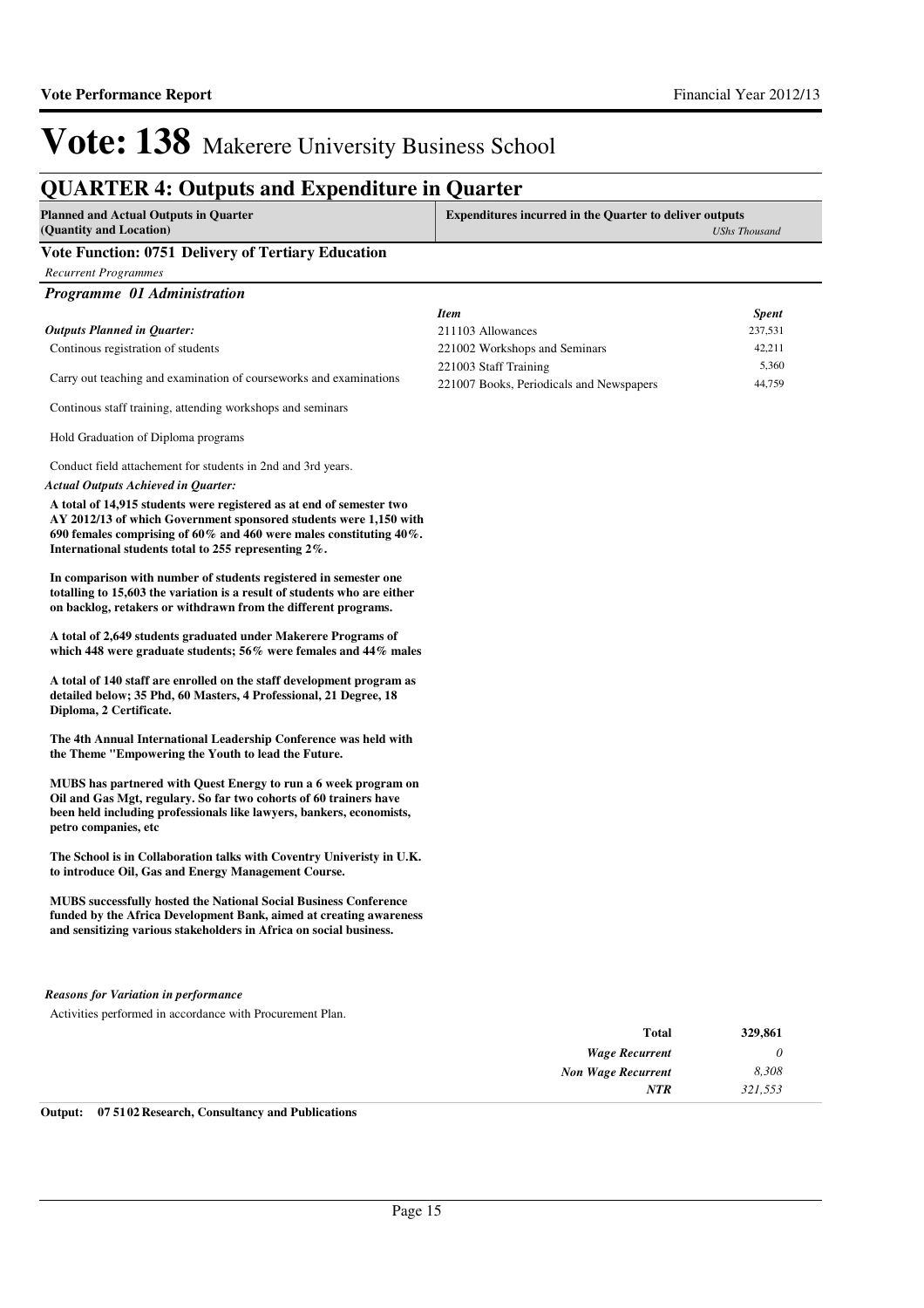### **QUARTER 4: Outputs and Expenditure in Quarter**

| <b>Planned and Actual Outputs in Quarter</b><br>(Quantity and Location)                                                                                                                                                                                    | <b>Expenditures incurred in the Quarter to deliver outputs</b> | <b>UShs Thousand</b> |
|------------------------------------------------------------------------------------------------------------------------------------------------------------------------------------------------------------------------------------------------------------|----------------------------------------------------------------|----------------------|
| Vote Function: 0751 Delivery of Tertiary Education                                                                                                                                                                                                         |                                                                |                      |
| <b>Recurrent Programmes</b>                                                                                                                                                                                                                                |                                                                |                      |
| Programme 01 Administration                                                                                                                                                                                                                                |                                                                |                      |
|                                                                                                                                                                                                                                                            | <b>Item</b>                                                    | <b>Spent</b>         |
| <b>Outputs Planned in Quarter:</b>                                                                                                                                                                                                                         | 221007 Books, Periodicals and Newspapers                       | 704,190              |
| Continually carry out reseach and publication of research findings;                                                                                                                                                                                        |                                                                |                      |
| Hold Academic Research Seminars to disseminate research findings                                                                                                                                                                                           |                                                                |                      |
| Carry out publications of research findings; AJOBAL, research bulletins                                                                                                                                                                                    |                                                                |                      |
| <b>Actual Outputs Achieved in Quarter:</b>                                                                                                                                                                                                                 |                                                                |                      |
| The following research has been carried out;                                                                                                                                                                                                               |                                                                |                      |
| <b>Proposal Level: 25</b>                                                                                                                                                                                                                                  |                                                                |                      |
| On going: 105                                                                                                                                                                                                                                              |                                                                |                      |
| Completed: 69                                                                                                                                                                                                                                              |                                                                |                      |
| The School scooped a grant to develop staff at Phd and masters level<br>from Norwegian Progam for Capacity Development in Higher<br>Education and Research for Development (NORHED). It will also<br>asist in setting up a fully equipped Resource Centre. |                                                                |                      |
| The School has put in place a research fund for each Faculty to carry<br>out research and have it publised in referred journals and as Book<br>Chapters.                                                                                                   |                                                                |                      |
| A group of 3 staff won a research grant of \$100,000 for a study that<br>looks at Enterprenurship and "Empowering Marginalised Groups"                                                                                                                     |                                                                |                      |
| The School has continued to benefit from the Denmark Education<br><b>Grant through the Youth Education Motivation Program (YEMP)</b><br>with two Phd students (staff).                                                                                     |                                                                |                      |
| Reasons for Variation in performance                                                                                                                                                                                                                       |                                                                |                      |
| Activities performed in accordance with Procurement Plan                                                                                                                                                                                                   |                                                                |                      |
|                                                                                                                                                                                                                                                            | <b>Total</b>                                                   | 704,190              |
|                                                                                                                                                                                                                                                            | <b>Wage Recurrent</b>                                          | 0                    |
|                                                                                                                                                                                                                                                            | <b>Non Wage Recurrent</b>                                      | 0                    |
|                                                                                                                                                                                                                                                            | NTR                                                            | 704,190              |

#### **07 5104 Students' Welfare Output:**

|                                                                                                | <b>Item</b>                           | <b>Spent</b> |
|------------------------------------------------------------------------------------------------|---------------------------------------|--------------|
| <b>Outputs Planned in Ouarter:</b>                                                             | 221010 Special Meals and Drinks       | 325,312      |
| Feeding & accommodation Government sponosred students                                          | 282103 Scholarships and related costs | 0            |
| <b>Actual Outputs Achieved in Ouarter:</b>                                                     |                                       |              |
| A total of 947 students were paid living out allowances (LOAs) for<br>semester two AY 2012/13. |                                       |              |
| Feeding and accommodation in Berlin Hostels was provided to 264<br>students.                   |                                       |              |
| <b>Reasons for Variation in performance</b>                                                    |                                       |              |
| Activities were performed in accordance with Procurement Plan                                  |                                       |              |
|                                                                                                | Total                                 | 325,312      |
|                                                                                                | <b>Wage Recurrent</b>                 |              |

*Non Wage Recurrent*

*NTR*

*281,364 43,948*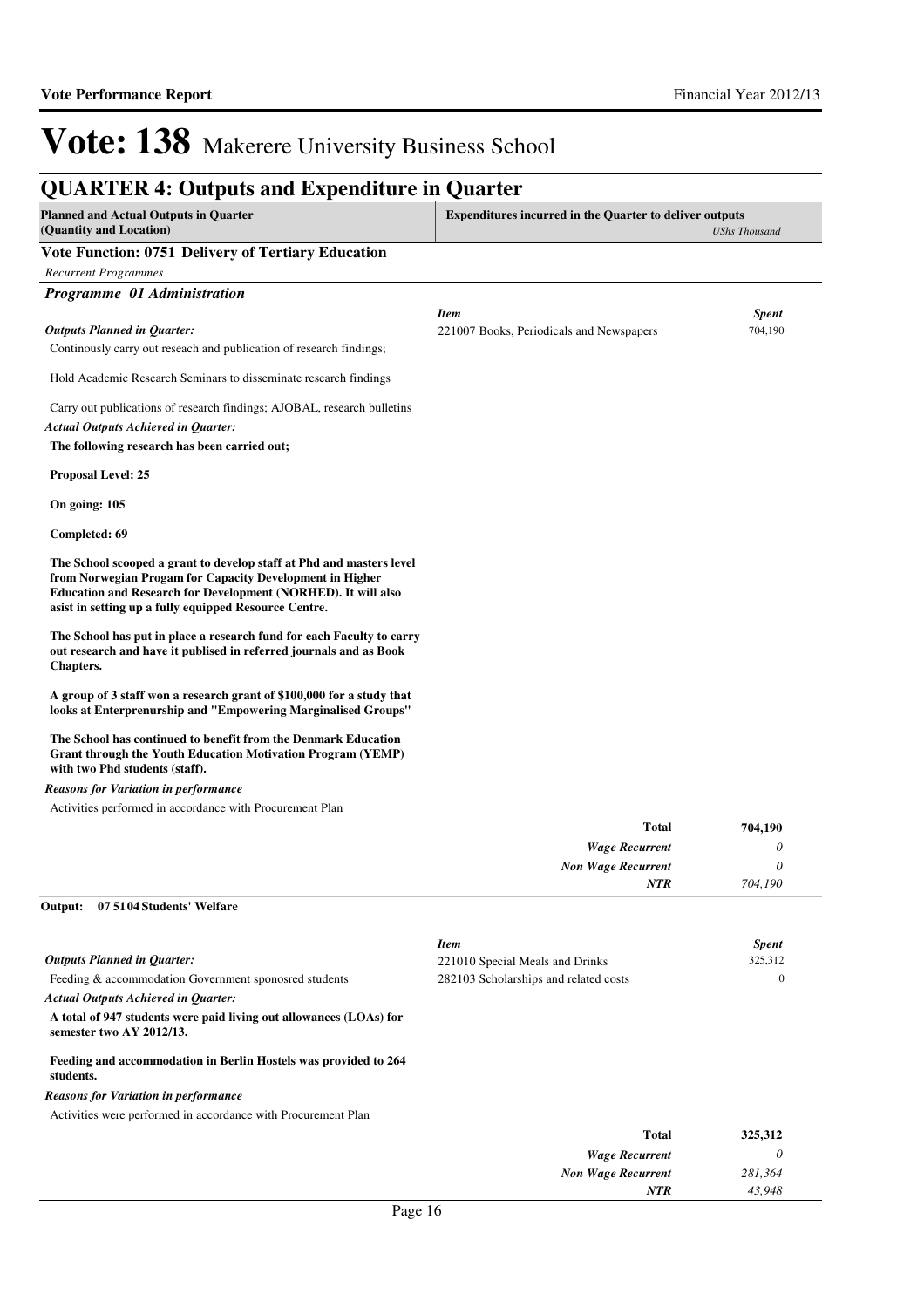### **QUARTER 4: Outputs and Expenditure in Quarter**

| <b>Planned and Actual Outputs in Quarter</b> | <b>Expenditures incurred in the Quarter to deliver outputs</b> |
|----------------------------------------------|----------------------------------------------------------------|
| (Quantity and Location)                      | UShs Thousand                                                  |
| ___<br>--------<br>---                       |                                                                |

#### **Vote Function: 0751 Delivery of Tertiary Education**

*Recurrent Programmes*

*Programme 01 Administration*

**07 5105 Administration and Support Services Output:**

|                                                                     | <b>Item</b>                                      | <b>Spent</b> |
|---------------------------------------------------------------------|--------------------------------------------------|--------------|
| <b>Outputs Planned in Quarter:</b>                                  | 211101 General Staff Salaries                    | 7,991,258    |
| Provide for staff renumerations:                                    | 211103 Allowances                                | 149,938      |
| Academic                                                            | 212101 Social Security Contributions (NSSF)      | 154,500      |
| Admin<br>Support Total                                              | 221001 Advertising and Public Relations          | 27,679       |
|                                                                     | 221006 Commissions and Related Charges           | 226,202      |
| Continue to facilitate & maintain the smooth running of the Shool's | 221007 Books, Periodicals and Newspapers         | 26,810       |
| operational activities at Faculties & Departments.                  | 221009 Welfare and Entertainment                 | 139,294      |
| <b>Actual Outputs Achieved in Quarter:</b>                          | 221011 Printing, Stationery, Photocopying and    | 27,679       |
| Salaries were paid to staff as follows; 320 academic, 170           | Binding                                          |              |
| administrative and 358 support; 848 total.                          | 221012 Small Office Equipment                    | 221,019      |
| Continue to facilitate & maintain the smooth running of the Shool's | 221014 Bank Charges and other Bank related costs | 7,955        |
|                                                                     | 222001 Telecommunications                        | 51,923       |
| operational activities at Faculties & Departments.                  | 223002 Rates                                     | 111,059      |
| <b>Reasons for Variation in performance</b>                         | 223005 Electricity                               | 135,350      |
| Activities performed in accordance with Procurement Plan            | 223006 Water                                     | 81,311       |
|                                                                     | 223007 Other Utilities- (fuel, gas, f            | 64           |
|                                                                     | 224002 General Supply of Goods and Services      | 105,863      |
|                                                                     | 225001 Consultancy Services- Short-term          | 27,510       |
|                                                                     | 226001 Insurances                                | 6,036        |
|                                                                     | 227001 Travel Inland                             | 32,484       |
|                                                                     | 227002 Travel Abroad                             | 147,000      |
|                                                                     | 227004 Fuel. Lubricants and Oils                 | 135,222      |
|                                                                     | 282101 Donations                                 | 9,022        |
|                                                                     | <b>Total</b>                                     | 9,815,177    |
|                                                                     | <b>Wage Recurrent</b>                            | 821,921      |
|                                                                     | <b>Non Wage Recurrent</b>                        | 339,992      |
|                                                                     | <b>NTR</b>                                       | 8,653,264    |

*Development Projects*

#### *Project 0896 Support to MUBS Infrastructural Dev't*

*Capital Purchases*

**07 5171 Acquisition of Land by Government Output:**

|  |  |  | <b>Outputs Planned in Quarter:</b> |
|--|--|--|------------------------------------|
|--|--|--|------------------------------------|

NA

*Actual Outputs Achieved in Quarter:*

#### **Land is yet to be identified in Mbale and Arua for the MUBS**

**Regional Campuses.**

*Reasons for Variation in performance*

Activities performed in accordance to Procurement Plan

| Total                     |  |
|---------------------------|--|
| <b>GoU</b> Development    |  |
| <b>External Financing</b> |  |
| <b>NTR</b>                |  |
|                           |  |

#### **Output: 07 5172 Government Buildings and Administrative Infrastructure**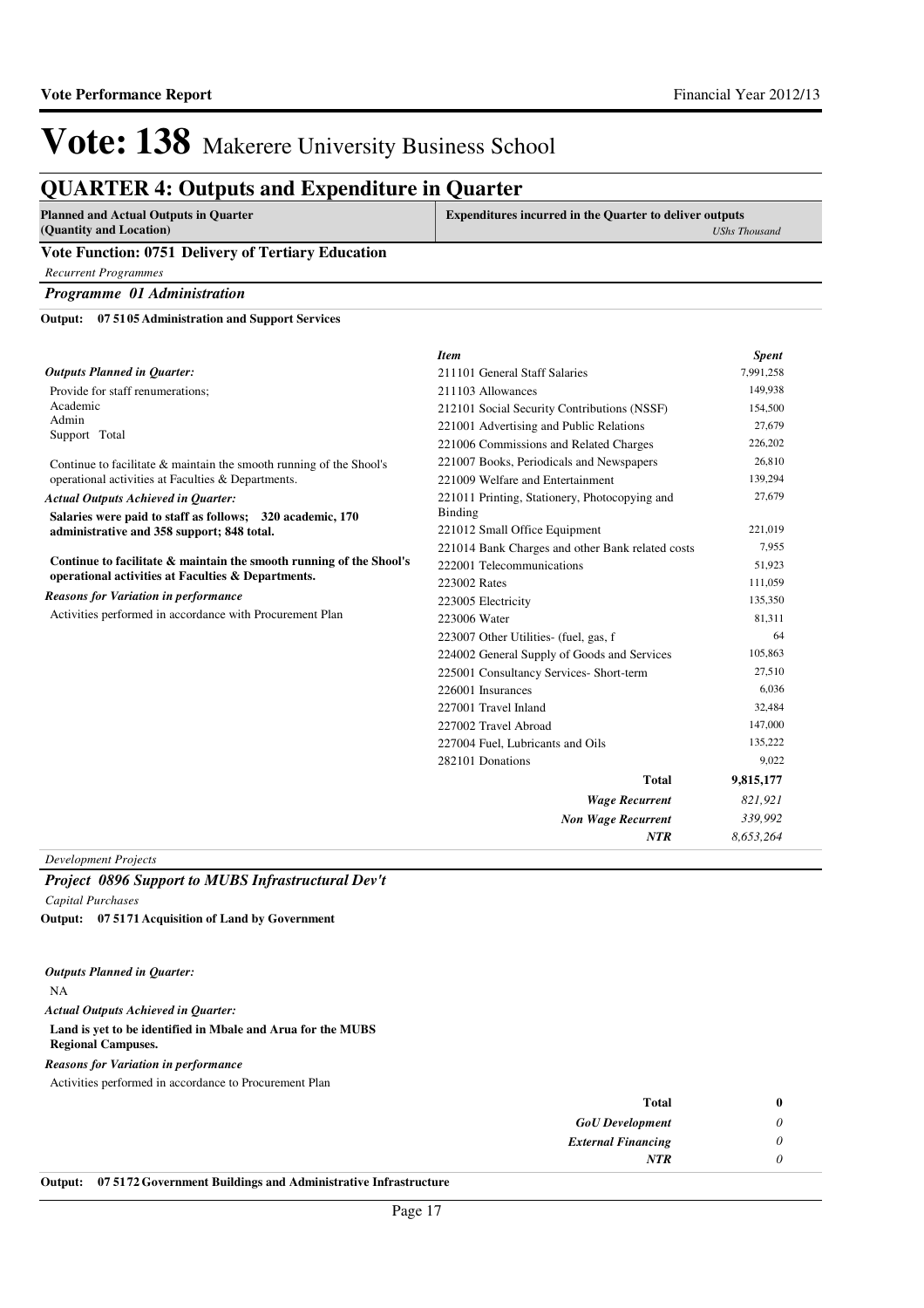| <b>QUARTER 4: Outputs and Expenditure in Quarter</b>                                                                                                                                     |                                           |                        |
|------------------------------------------------------------------------------------------------------------------------------------------------------------------------------------------|-------------------------------------------|------------------------|
| <b>Planned and Actual Outputs in Quarter</b><br><b>Expenditures incurred in the Quarter to deliver outputs</b><br>(Quantity and Location)                                                |                                           | <b>UShs Thousand</b>   |
| Vote Function: 0751 Delivery of Tertiary Education                                                                                                                                       |                                           |                        |
| <b>Development Projects</b>                                                                                                                                                              |                                           |                        |
| Project 0896 Support to MUBS Infrastructural Dev't                                                                                                                                       |                                           |                        |
|                                                                                                                                                                                          | <b>Item</b>                               | <b>Spent</b>           |
| <b>Outputs Planned in Quarter:</b>                                                                                                                                                       | 231001 Non-Residential Buildings          | $\Omega$               |
| Building maintenance of the infrastructure and compound maintenance at<br>main campus, Bugolobi Annex and the three Study Centres                                                        |                                           |                        |
| <b>Actual Outputs Achieved in Quarter:</b>                                                                                                                                               |                                           |                        |
| Continued with building maintenance of the infrastructure and<br>compound maintenance at main campus, Bugolobi Annex and the<br>MUBS Regional Campuses at Arua, Jinja Mbarara and Mbale. |                                           |                        |
| Reasons for Variation in performance                                                                                                                                                     |                                           |                        |
| Activities performed in accordance with the Procurement Plan                                                                                                                             |                                           |                        |
|                                                                                                                                                                                          | <b>Total</b>                              | 0                      |
|                                                                                                                                                                                          | <b>GoU</b> Development                    | 0                      |
|                                                                                                                                                                                          | <b>External Financing</b>                 | 0                      |
|                                                                                                                                                                                          | <b>NTR</b>                                | 0                      |
| 07 5175 Purchase of Motor Vehicles and Other Transport Equipment<br>Output:                                                                                                              |                                           |                        |
|                                                                                                                                                                                          |                                           |                        |
| <b>Outputs Planned in Quarter:</b>                                                                                                                                                       | <b>Item</b><br>231004 Transport Equipment | <b>Spent</b><br>10,385 |
| Maintenance of pool vehicles, buses, motorcycles, lorry                                                                                                                                  |                                           |                        |
| <b>Actual Outputs Achieved in Quarter:</b>                                                                                                                                               |                                           |                        |
| Continued with maintenance of pool vehicles, buses, motorcycles,<br>lorry was done.                                                                                                      |                                           |                        |
| Reasons for Variation in performance                                                                                                                                                     |                                           |                        |
| Activities performed in accordance with the Procurement Plan                                                                                                                             |                                           |                        |
|                                                                                                                                                                                          | <b>Total</b>                              | 10,385                 |
|                                                                                                                                                                                          | <b>GoU</b> Development                    | 0                      |
|                                                                                                                                                                                          | <b>External Financing</b>                 | 0                      |
|                                                                                                                                                                                          | <b>NTR</b>                                | 10,385                 |
| Output:<br>07 5176 Purchase of Office and ICT Equipment, including Software                                                                                                              |                                           |                        |
|                                                                                                                                                                                          | <b>Item</b>                               | <b>Spent</b>           |
| <b>Outputs Planned in Quarter:</b>                                                                                                                                                       | 231005 Machinery and Equipment            | 233,860                |
| Purchase of office equipment, cabinets, teaching software, anti virus<br>softwares, computers & IT accessories, printers, LAN expansion,<br>maintenance of internet, thin clients, UPS.  |                                           |                        |
| <b>Actual Outputs Achieved in Quarter:</b>                                                                                                                                               |                                           |                        |
| The following have been purchased;<br>16 laptops; 2 UPS; 3 Printers10 monitors/keyboards/mice                                                                                            |                                           |                        |
| <b>Reasons for Variation in performance</b>                                                                                                                                              |                                           |                        |
| Activities performed in accordance with the Procurement Plan                                                                                                                             |                                           |                        |
|                                                                                                                                                                                          | <b>Total</b>                              | 233,860                |
|                                                                                                                                                                                          | <b>GoU</b> Development                    | 0                      |
|                                                                                                                                                                                          | <b>External Financing</b>                 | 0                      |
|                                                                                                                                                                                          | NTR                                       | 233,860                |

**Output: 07 5177 Purchase of Specialised Machinery & Equipment**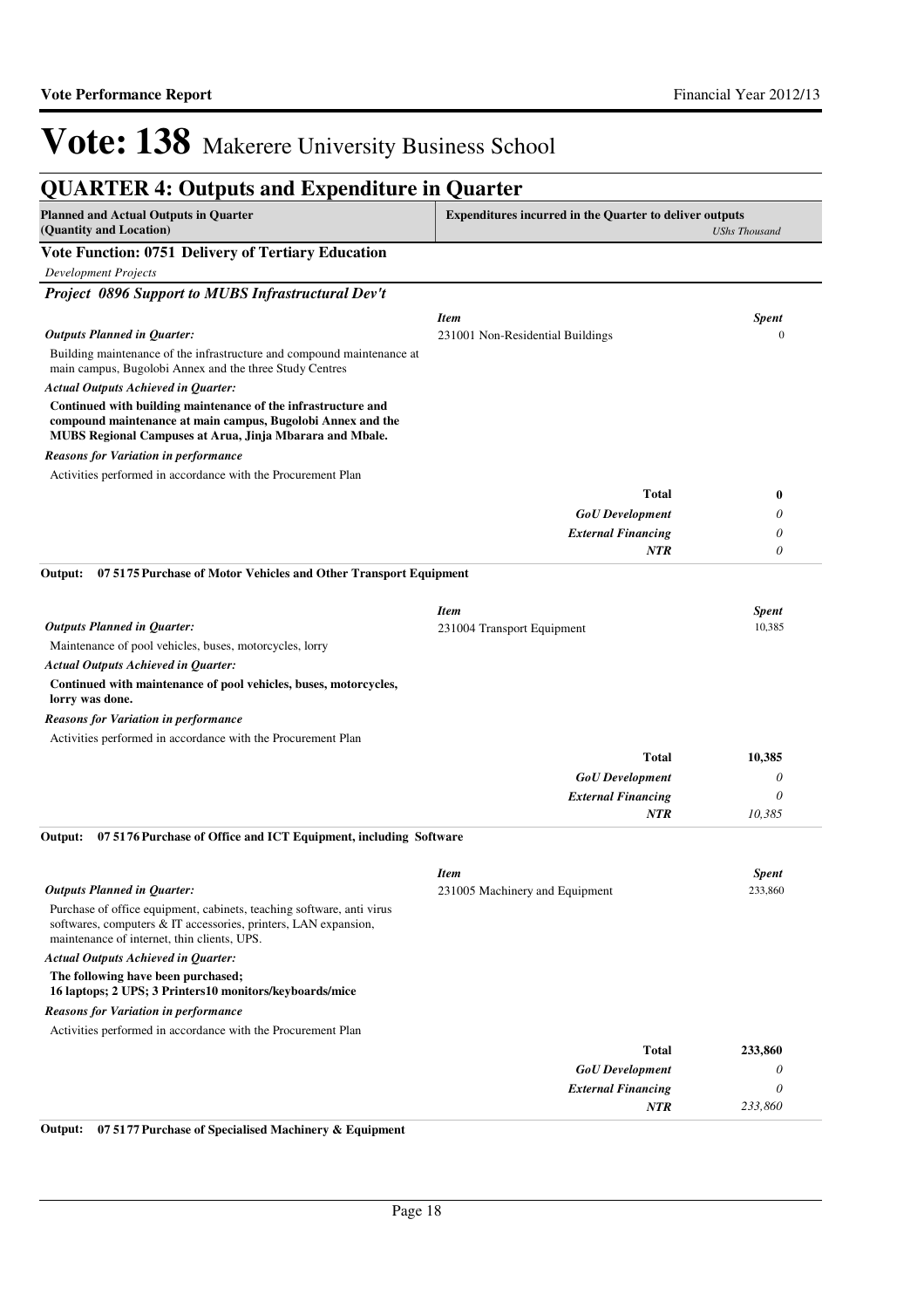*NTR 10,527,750*

## Vote: 138 Makerere University Business School

| <b>QUARTER 4: Outputs and Expenditure in Quarter</b>                                                                                                                                         |                                |                      |
|----------------------------------------------------------------------------------------------------------------------------------------------------------------------------------------------|--------------------------------|----------------------|
| <b>Planned and Actual Outputs in Quarter</b><br><b>Expenditures incurred in the Quarter to deliver outputs</b><br>(Quantity and Location)                                                    |                                | <b>UShs Thousand</b> |
| Vote Function: 0751 Delivery of Tertiary Education                                                                                                                                           |                                |                      |
| <b>Development Projects</b>                                                                                                                                                                  |                                |                      |
| Project 0896 Support to MUBS Infrastructural Dev't                                                                                                                                           |                                |                      |
|                                                                                                                                                                                              | <b>Item</b>                    | <b>Spent</b>         |
| <b>Outputs Planned in Quarter:</b>                                                                                                                                                           | 231005 Machinery and Equipment | 54,196               |
| Purchase and maintainenance of machinery for kitchen, Health care<br>Centre, exam strong room machines, type writers, Faculty photocopiers,<br>Teaching aides and white board markers.       |                                |                      |
| <b>Actual Outputs Achieved in Quarter:</b>                                                                                                                                                   |                                |                      |
| The following were purchased;                                                                                                                                                                |                                |                      |
| <b>Reasons for Variation in performance</b>                                                                                                                                                  |                                |                      |
| Activities performed in accordance with Procurement Plan                                                                                                                                     |                                |                      |
|                                                                                                                                                                                              | <b>Total</b>                   | 54,196               |
|                                                                                                                                                                                              | <b>GoU</b> Development         | 0                    |
|                                                                                                                                                                                              | <b>External Financing</b>      | $\theta$             |
|                                                                                                                                                                                              | <b>NTR</b>                     | 54,196               |
| 07 5178 Purchase of Office and Residential Furniture and Fittings<br>Output:                                                                                                                 |                                |                      |
|                                                                                                                                                                                              | <b>Item</b>                    | <b>Spent</b>         |
| <b>Outputs Planned in Quarter:</b><br>Purchase of office furniture and fittings for the New Library, lecture hall<br>benches, chairs, tables, desks, shelves, computer tables, workstations. | 231006 Furniture and Fixtures  | 397,273              |
| <b>Actual Outputs Achieved in Quarter:</b>                                                                                                                                                   |                                |                      |
| The following were purchased;                                                                                                                                                                |                                |                      |
| <b>Reasons for Variation in performance</b>                                                                                                                                                  |                                |                      |
| Activities performed in accordance with Procurement Plan                                                                                                                                     |                                |                      |
|                                                                                                                                                                                              | <b>Total</b>                   | 397,273              |
|                                                                                                                                                                                              | <b>GoU</b> Development         | 0                    |
|                                                                                                                                                                                              | <b>External Financing</b>      | 0                    |
|                                                                                                                                                                                              | NTR                            | 397,273              |
|                                                                                                                                                                                              | <b>GRAND TOTAL</b>             | 11,979,335           |
|                                                                                                                                                                                              | <b>Wage Recurrent</b>          | 821,921              |
|                                                                                                                                                                                              | <b>Non Wage Recurrent</b>      | 629,664              |
|                                                                                                                                                                                              | <b>GoU</b> Development         | 0                    |
|                                                                                                                                                                                              | <b>External Financing</b>      | $\theta$             |